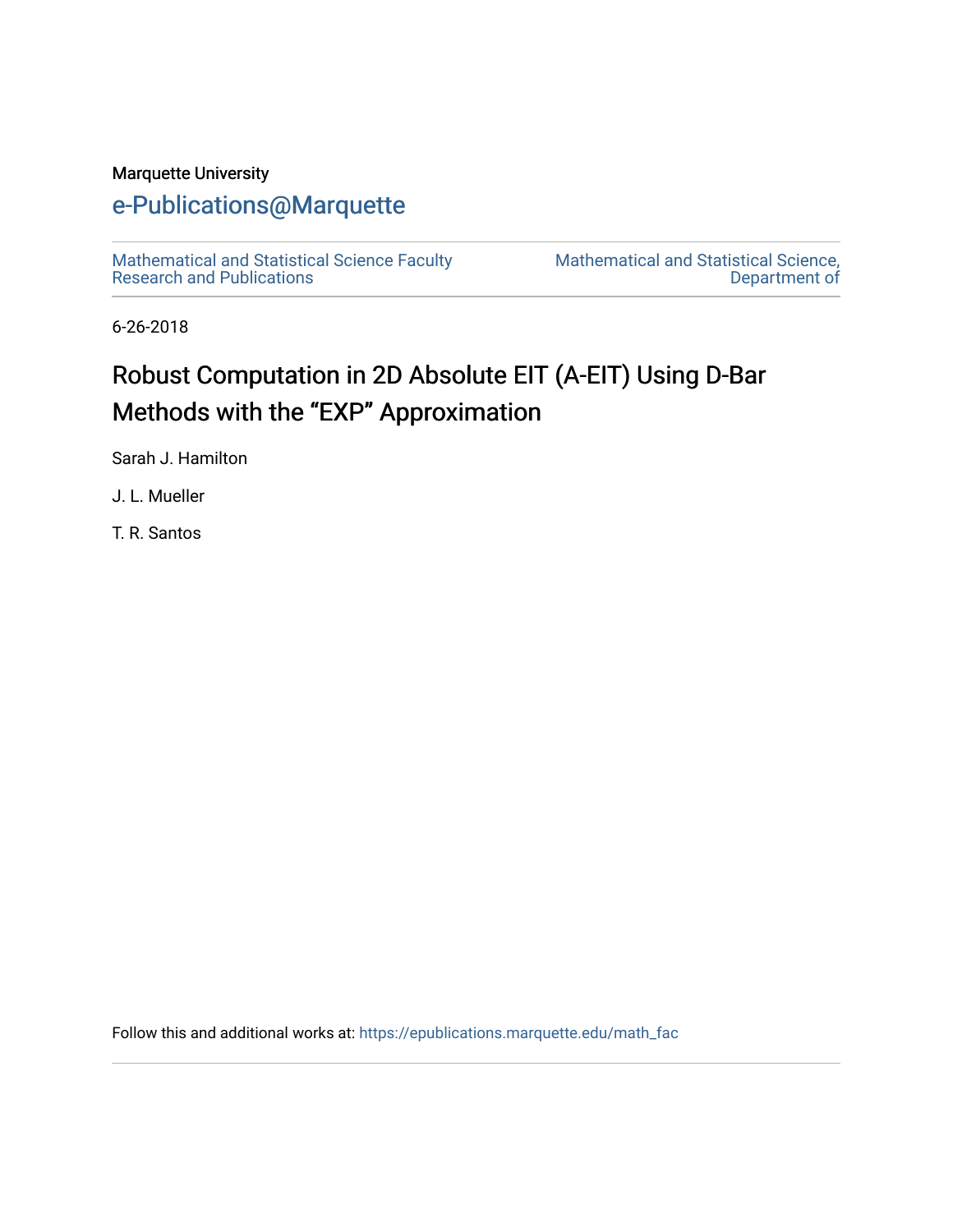**Marquette University**

# **e-Publications@Marquette**

# *Mathematics and Statistical Sciences Faculty Research and Publications/College of Arts and Sciences*

*This paper is NOT THE PUBLISHED VERSION;* **but the author's final, peer-reviewed manuscript.** The published version may be accessed by following the link in the citation below.

*Physiological Measurement*, Vol. 39, No. 6 (June 26, 2018): 064005[. DOI.](https://doi.org/10.1088/1361-6579/aac8b1) This article is © Institute of Physics and Engineering in Medicine and permission has been granted for this version to appear i[n e-](http://epublications.marquette.edu/)[Publications@Marquette.](http://epublications.marquette.edu/) Institute of Physics and Engineering in Medicine does not grant permission for this article to be further copied/distributed or hosted elsewhere without the express permission from Institute of Physics and Engineering in Medicine.

# Robust Computation in 2D Absolute EIT (A-EIT) Using D-Bar Methods with the "EXP" Approximation

S.J. Hamilton

Department of Mathematics, Statistics, and Computer Science, Marquette University, Milwaukee, WI

# J.L. Mueller

Department of Mathematics and School of Biomedical Engineering, Colorado State University, Fort Collins, CO

# T.R. Santos

Department of Mechanical Engineering, University of São Paulo, Brazil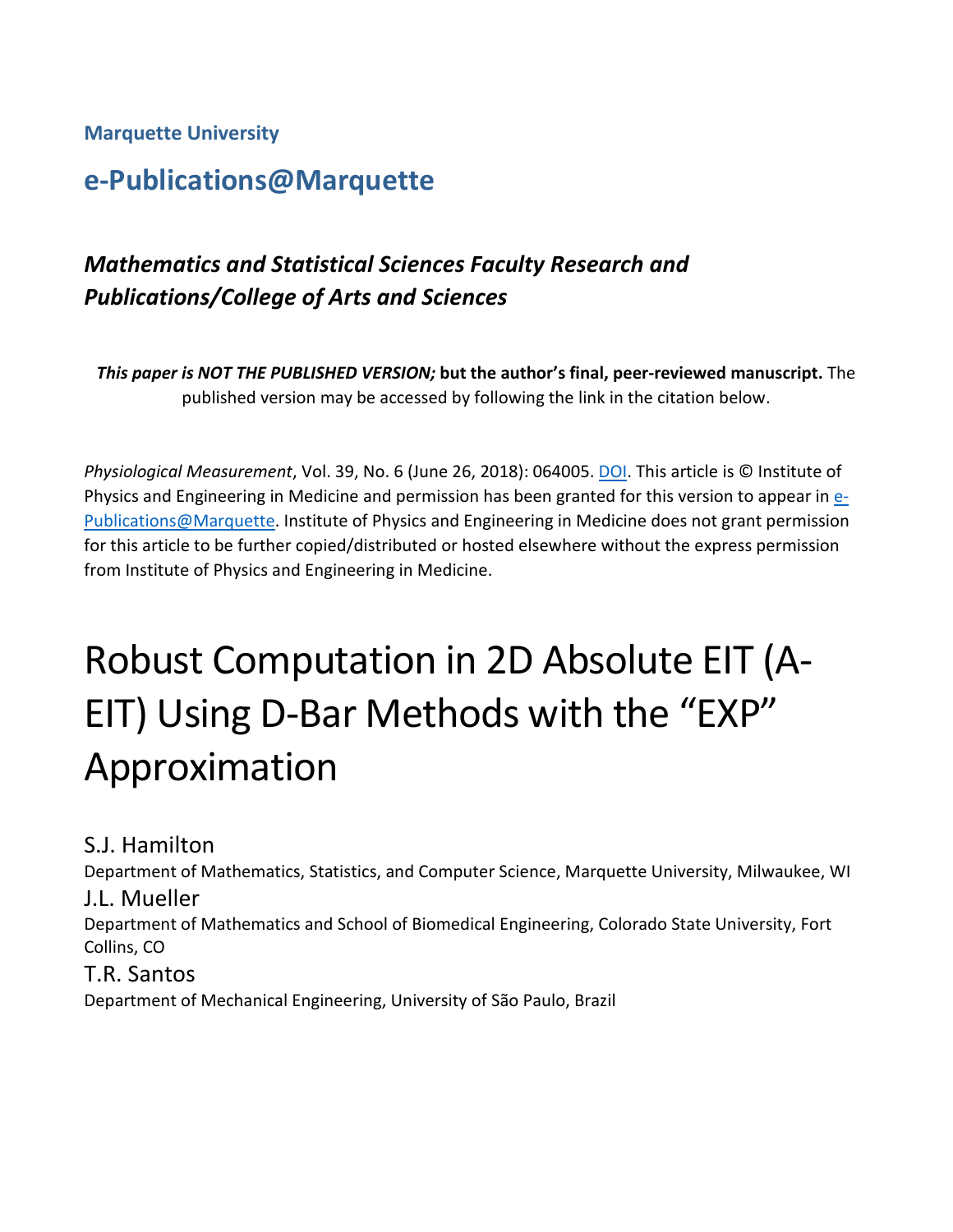# Abstract

# Objective

Absolute images have important applications in medical Electrical Impedance Tomography (EIT) imaging, but the traditional minimization and statistical based computations are very sensitive to modeling errors and noise. In this paper, it is demonstrated that D-bar reconstruction methods for absolute EIT are robust to such errors.

# Approach

The effects of errors in domain shape and electrode placement on absolute images computed with 2-D D-bar reconstruction algorithms are studied on experimental data.

## Main Results

It is demonstrated with tank data from several EIT systems that these methods are quite robust to such modeling errors, and furthermore the artefacts arising from such modeling errors are similar to those occurring in classic time-difference EIT imaging.

## **Significance**

This study is promising for clinical applications where absolute EIT images are desirable, but previously thought impossible.

# 1. Introduction

Absolute images, defined as images computed independently of a reference set of data or images, may have important applications in medical EIT for distinguishing between pulmonary abnormalities that appear the same in difference images, such as pneumothorax versus hyperinflation or atelectasis versus pulmonary edema, and for the classification of a breast lesion as a cyst or tumor, benign or malignant. For thoracic imaging, 2D images are particularly relevant for ARDS patients, for which a single cross-sectional image well represents the heterogenous mechanical properties of dependent and non-dependent lung regions [El-Dash et al. (2016)]. However, due to the sensitivity of the severely ill-posed inverse conductivity problems to modeling errors such as errors in electrode locations, contact impedance, and domain shape, absolute images with good spatial resolution and few artefacts are notoriously difficult to compute. Minimization-based methods, such as Gauss-Newton approaches require an accurate forward model that can predict the voltages on the electrodes from a candidate conductivity distribution with high precision. A typical forward model computed with the finite element method (FEM) requires precise knowledge of boundary shape and electrode positions, as well as a very high number of elements to achieve accuracy, and so solving the forward problem at each iteration in the Gauss-Newton method has high computational cost. When real-time imaging is desirable, such as in pulmonary applications, this computational burden and imprecise boundary knowledge pose significant challenges.

D-bar methods are direct (non-iterative) and therefore do not require repeated high-accuracy simulations to compute an image. Their real-time capabilities have recently been demonstrated in [Dodd and Mueller (2014)]. Here, we demonstrate that high quality absolute images can be computed quickly from D-bar methods, and that they are robust in the presence of the intrinsic system noise, as well as errors in electrode placement and domain shape. Absolute images are computed from experimental tank data using three D-bar methods, and the effects of errors in electrode location and domain shape are compared. The D-bar methods studied here are the  $t^{exp}$  implementation of the D-bar method for real-valued conductivities based on the global uniqueness proof [Nachman (1996)] with further developments and implementations in [Isaacson et al. (2004); Knudsen et al. (2009); Siltanen et al. (2000)], and two formulations of the D-bar method for complex-valued conductivities, also with the exp-approximation which are based on [Francini (2000); Hamilton et al. (2012); Herrera eta al. (2015)].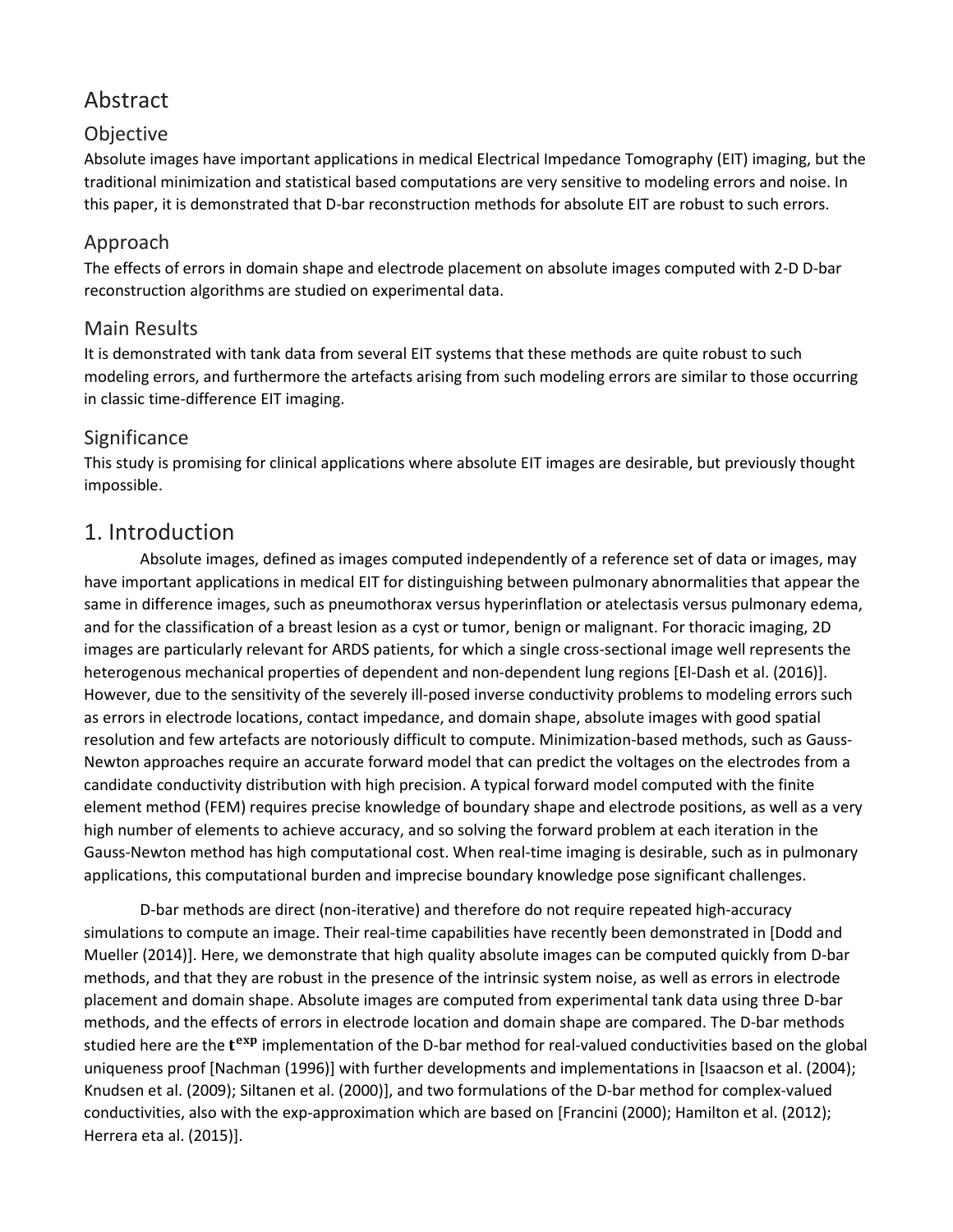The first absolute images computed with a D-bar method were presented in [Isaacson et al. (2004)], where they were compared to absolute images computed using the NOSER [Cheney et al. (1990)] algorithm. The images were found to be nearly free of the high conductivity artefacts along the boundary caused by the presence of the electrodes, but the target positions (agar heart and lungs) were of lower spatial accuracy than those of the NOSER images. However, the conductivity values computed by the D-bar method were more accurate in value and dynamic range. In [Murphy and Mueller (2009)] the effects of errors in input currents, output voltages, electrode placement, and domain shape modeling in the D-bar method for real-valued conductivities were studied on simulated data and the method was demonstrated to be quite robust. Additionally, the D-bar reconstruction methods for anisotropic conductivities, which uniquely recover  $\sqrt{\det \sigma}$  up to a change of coordinates, are identical to their isotropic counterparts [Henkin and Santacesaria (2010), Hamilton et al. (2014)]. As incorrect domain modeling is a known source of anisotropy, leading to EIT data that would only arise from an anisotropic conductivity even in the true conductivity is isotropic, these results help explain the robustness observed to D-bar based reconstruction methods for EIT. This paper contains the first study of the effects of errors in electrode placement and domain shape modeling when using experimental data with D-bar methods and permittivity, as well as conductivity, imaging.

The paper is organized as follows. Section 2 provides overviews of the equations in the D-bar methods studied here with computational details of the implementation of the D-bar method for complex conductivities in [Herrera et al. (2015)] given in Section 2.3. Section 3 presents absolute and time-difference EIT reconstructions using experimental data from three EIT systems. Results are compared for various errors in electrode placement and domain shape modeling and a discussion of the results included. Conclusions are state in Section 4.

## 2. Methods

Letting  $\Omega \subset \mathbb{R}^2$ denote a simply connected domain with Lipschitz boundary, the electric potential inside u inside Ω can be modeled by a generalized Laplace equation, also called the *admittivity equation*

$$
\nabla \cdot \gamma(z) \nabla u(z) = 0, \qquad z \in \Omega \subset \mathbb{R}^2,
$$

(1)

where  $\gamma(z) = \sigma(z) + i\omega\epsilon(z)$  denotes the admittivity with conductivity  $\sigma$ , permittivity  $\epsilon$ , and frequency  $\omega$ . The EIT problem is then to recover the coefficient  $\gamma(z)$  for all  $z \in \Omega$  from electrical measurements taken on the surface  $\partial\Omega$ . These measurements take the form of Neumann-to-Dirichlet (ND) data  $(g, f)$  where g are the applied currents and f the corresponding voltages:  $\mathcal{R}_{\gamma} g = f$ . Knowledge of the ND map allows one to predict the resulting boundary voltages for any applied current. For full boundary data, the Dirichlet-Neumann (DN) map is the inverse of the ND map:  $\Lambda_{\gamma} = (\mathcal{R}_{\gamma})^{-1}$ .

D-bar methods are based on using a nonlinear Fourier transform of the DN data tailored to the EIT problem. The admittivity is then recovered from the transformed data by solving a  $\partial_k$  (D-bar) equation in the transform variable for solutions known as *Complex Geometrica Optics (CGO) solutions* to a related partial differential equation. While there are several D-bar methods for EIT, they all have the same basic form:

Current/Voltage data  $\rightarrow$  Scattering data  $\rightarrow$  CGO solutions  $\rightarrow$  Admittivity.

Below we provide a brief overview of the D-bar methods for EIT studied here. We compare the results of the D-bar method for real-valued conductivities, which is based on transforming the admittivity equation (1) to the Schrödinger equation in the global uniqueness proof [Nachman (1996)], implemented and further developed in [Siltanen et al. (2000), Isaacson et al. (2004), Knudsen et al. (2009)], with the results of two implementations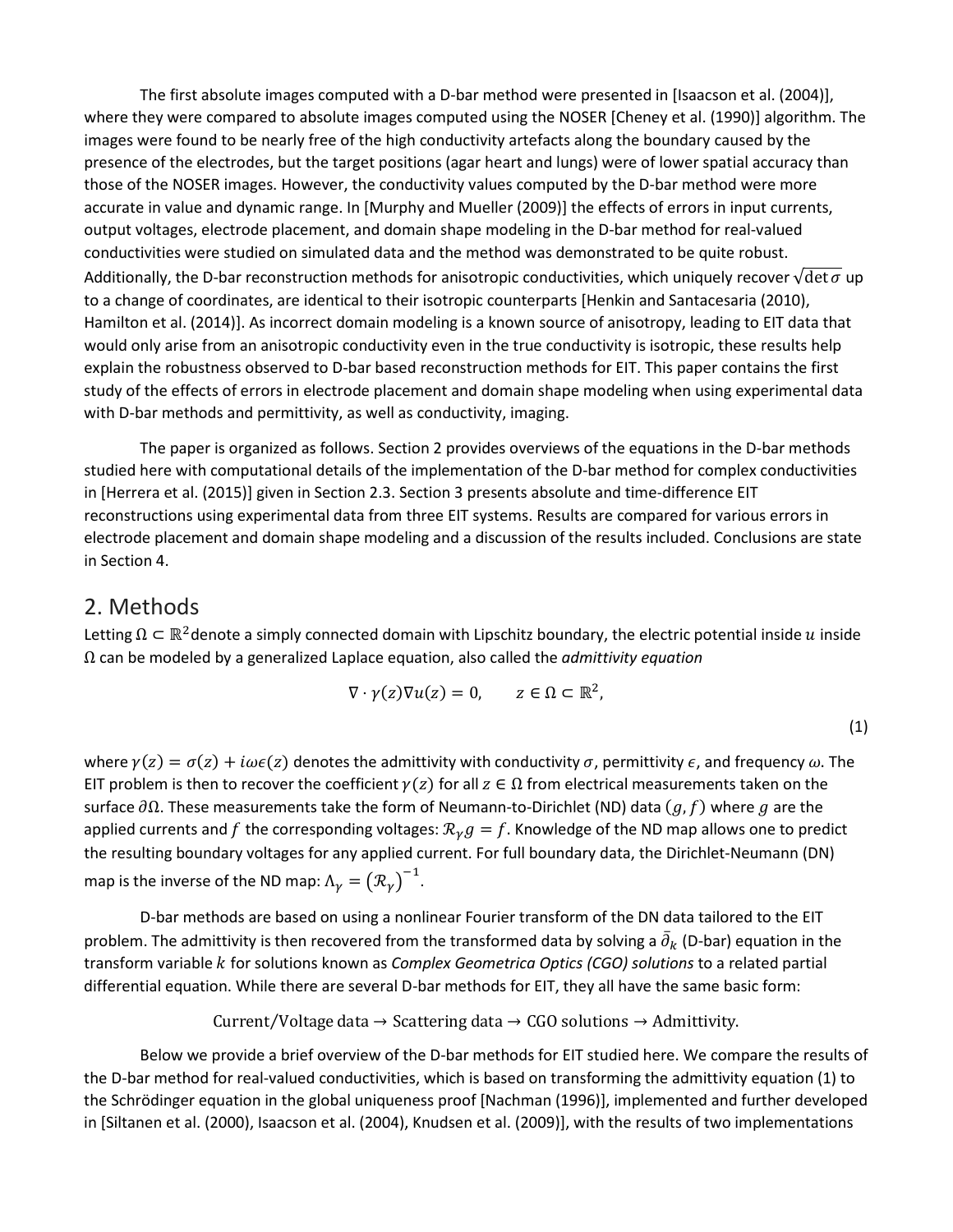of the D-bar method for complex conductivities [Hamilton et al. (2012), Herrera et al. (2015)], in which the problem is transformed to a first order elliptic system [Francini (2000)]. Computational details will be discussed in Section 2.3.

Here and throughout we associate  $\mathbb{R}^2$  and  $\mathbb C$  via the mapping  $z = (x, y) \mapsto x + iy$  and make use of the common  $\partial_z$  and  $\partial_z$  derivative operators

$$
\partial_z = \frac{1}{2} \big( \partial_x - i \partial_y \big), \quad \bar{\partial}_z = \frac{1}{2} \big( \partial_x - i \partial_y \big).
$$

#### 2.1 The D-bar Method for Real-valued Conductivities

Here we review the proof given in [Nachman (1996)], first implemented in [Siltanen et al. (2000)] and established as a rigorous regularization strategy in [Knudsen et al. (2009)]. Since this method only applies to real-valued conductivities, consider  $\gamma = \sigma$ . In this method, equation (1) is first transformed into the Schrödinger equation  $[-\Delta + q(z)]\tilde{u}(z) = 0$ , for  $z \in \Omega \subset \mathbb{R}^2$  via the change of variables  $\tilde{u} = \sigma^{1/2}u$ ,  $q(z) = \sigma^{-1/2}\Delta \sigma^{1/2}$ assume  $\sigma$  is the constant 1 in a neighborhood of the boundary, and extend the conductivity from  $\Omega$  to the full plane as  $\sigma(z) \equiv 1$  for  $z \in \mathbb{R}^2 \setminus \Omega$ . Note that the assumption that  $\sigma$  is constant near the boundary can be dropped, and the DN map extended through analytic continuation, so the method then applies on a slightly larger domain. See [Siltanen and Tamminen (2012), Nachman (1996)] for further details on the approach.

Nachman proved the existence of unique CGO solutions  $\psi_s(z, k)$  to the Schrödinger equation

$$
[-\Delta + q(z)]\psi_s(z,k) = 0, \qquad z \in \mathbb{C}, k \in \mathbb{C}\backslash 0,
$$

where  $e^{-ikz}\psi_s(z,k)-1 \in W^{1,p}(\mathbb{R}^2), p>2$ , i.e.  $\psi_s \sim e^{ikz}$  for large |k| or |z|. Here k is a complex number, and kz is complex multiplication. The CGO solutions  $\mu(z, k) \equiv e^{-ikz}\psi_x(z, k)$  satisfy a D-bar equation in the transform variable  $k$ :

$$
\bar{\partial}_k \mu(z,k) = \frac{1}{4\pi \bar{k}} \mathbf{t}(k) e(z,-k) \overline{\mu(z,k)}.
$$
\n(3)

where  $e(z, k) \equiv e^{i(kz + \bar{k}\bar{z})} = e^{2i\Re(zk)}$  and  $\mathbf{t}(k)$  denotes the scattering data, which is related to the DN map via

$$
\mathbf{t}(k) = \int_{\partial \Omega} e^{i\bar{k}\bar{z}} (\Lambda_{\sigma} - \Lambda_{1}) \psi_{s}(z, k) dz,
$$

(4)

(5)

(2)

where  $\Lambda_1$  represents the DN map corresponding to a constant conductivity of 1. The conductivity  $\sigma(z)$  can be recovered from the CGOs  $\mu(z, k)$  by:

$$
\sigma(z) = \left(\lim_{|k| \to 0} \mu z(z, k)\right)^{1/2}.
$$

A *Born approximation*  $t^{exp}$  to the fully nonlinear scattering data  $t(k)$  can be made by replacing  $\psi_s$  in (4) by its asymptotic condition  $\psi_s \sim e^{ikz}$ :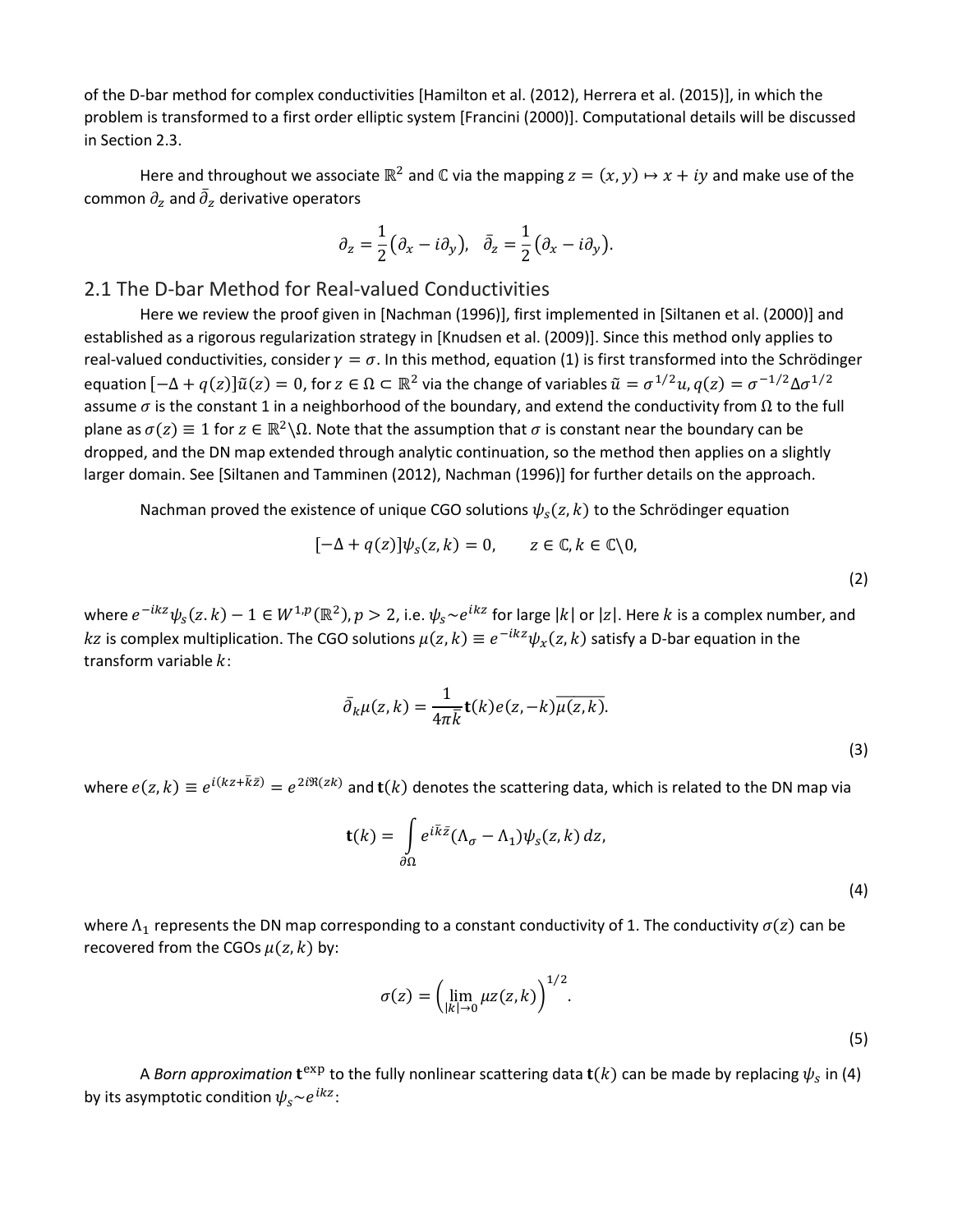$$
\mathbf{t}^{\exp}(k) = \int_{\partial \Omega} e^{i\bar{k}\bar{z}} (\Lambda_{\sigma} - \Lambda_{1}) e^{ikz} dz.
$$

This approximation circumvents computing the trace of  $\psi_s(z, k)$  on  $\partial\Omega$  which requires using another boundary integral equation. Approximating  $\psi$  by its asymptotic behavior is equivalent to making a leading order approximation from the asymptotic series for  $\psi$ . This assumption is most accurate in the case of low contrast in conductivity/permittivity.

The reconstruction process is then:

- I. Given  $[\Lambda_{\sigma} \Lambda_1]$ , evaluate (6) for  $\mathbf{t}^{\exp}(k)$ ,  $o < |k| \leq R$  for some chosen radius R.
- II. Solve the  $\partial_k$  equation (3) for each  $z \in \Omega$  and recover the conductivity  $\sigma^{exp}(z) = (\mu^{exp}(z, 0))^{1/2}$ .

The method above produces *absolute*, also called *static*, EIT images. To obtain time-difference EIT images relative to a reference data set  $\Lambda_{\rm ref}$ , we use the differencing scattering transform  ${\bf t}^{\rm diff}$  introduced in [Isaacson et al. (2006)]

$$
\mathbf{t}^{\text{diff}}(k) := \mathbf{t}^{\text{exp}, \gamma}(k) - \mathbf{t}^{\text{exp}, \gamma_{\text{ref}}}(k) = \int_{\partial \Omega} e^{i\bar{k}\bar{z}} (\Lambda_{\sigma} - \Lambda_{\text{ref}}) e^{ikz} dz,
$$
\n(7)

in equation (3) and compute  $\sigma$ <sup>diff</sup>  $\equiv \left[\mu^{\rm diff}(z,0)\right]^2-1$ , since  $\sigma=1$  near the boundary. If  $\sigma=\sigma_0\neq 1$  near ∂Ω, the problem can be scaled as in [Isaacson et al. (2004)].

#### 2.2 The D-bar Method for Complex-Valued Conductivities

The methods in this section can reconstruct real or complex-valued admittivities  $\gamma(z) = \sigma(z) + i\omega\epsilon(z)$ . We briefly review the methods developed in [Francini (2000); Hamilton et al. (2012); Herrera et al. (2015)].

First, equation (1) is transformed to a first-order elliptic system of equations

$$
[-D + Q(z)]\Psi(z,k) = 0, \qquad z, k \in \mathbb{C},
$$

(8)

where

$$
D = \begin{bmatrix} \bar{\partial}_z & 0 \\ 0 & \partial_z \end{bmatrix}, \qquad Q(z) = \begin{bmatrix} 0 & -\frac{1}{2}\partial_z \log \gamma \\ -\frac{1}{2}\bar{\partial}_z \log \gamma & 0 \end{bmatrix}, \qquad \text{and } \Psi(z, k) = \gamma^{1/2}(z) \begin{bmatrix} \partial_z u_1 & \partial_z u_2 \\ \bar{\partial}_z u_1 & \bar{\partial}_z u_2 \end{bmatrix},
$$

where  $u_1 \sim \frac{e^{ikz}}{ik}$  and  $u_2 \sim \frac{e^{-ikz}}{-ik}$  are CGO solutions to the admittivity equation (1), whose existence was established in [Hamilton et al. (2012)].

Functions defined by  $M(z, k) \equiv \Psi(z, k) \begin{bmatrix} e^{-ikz} & 0 \\ 0 & e^{-ikz} \end{bmatrix}$  $\begin{bmatrix} 0 & 0 \\ 0 & e^{-ik\bar{z}} \end{bmatrix}$  are CGO solutions t a system of D-bar equations in the transform variable  $k$ 

$$
\bar{\partial}_k M(z,k) = M(z,\bar{k}) \begin{bmatrix} e(z,\bar{k}) & 0 \\ 0 & e(z,-k) \end{bmatrix} S(k),
$$

(6)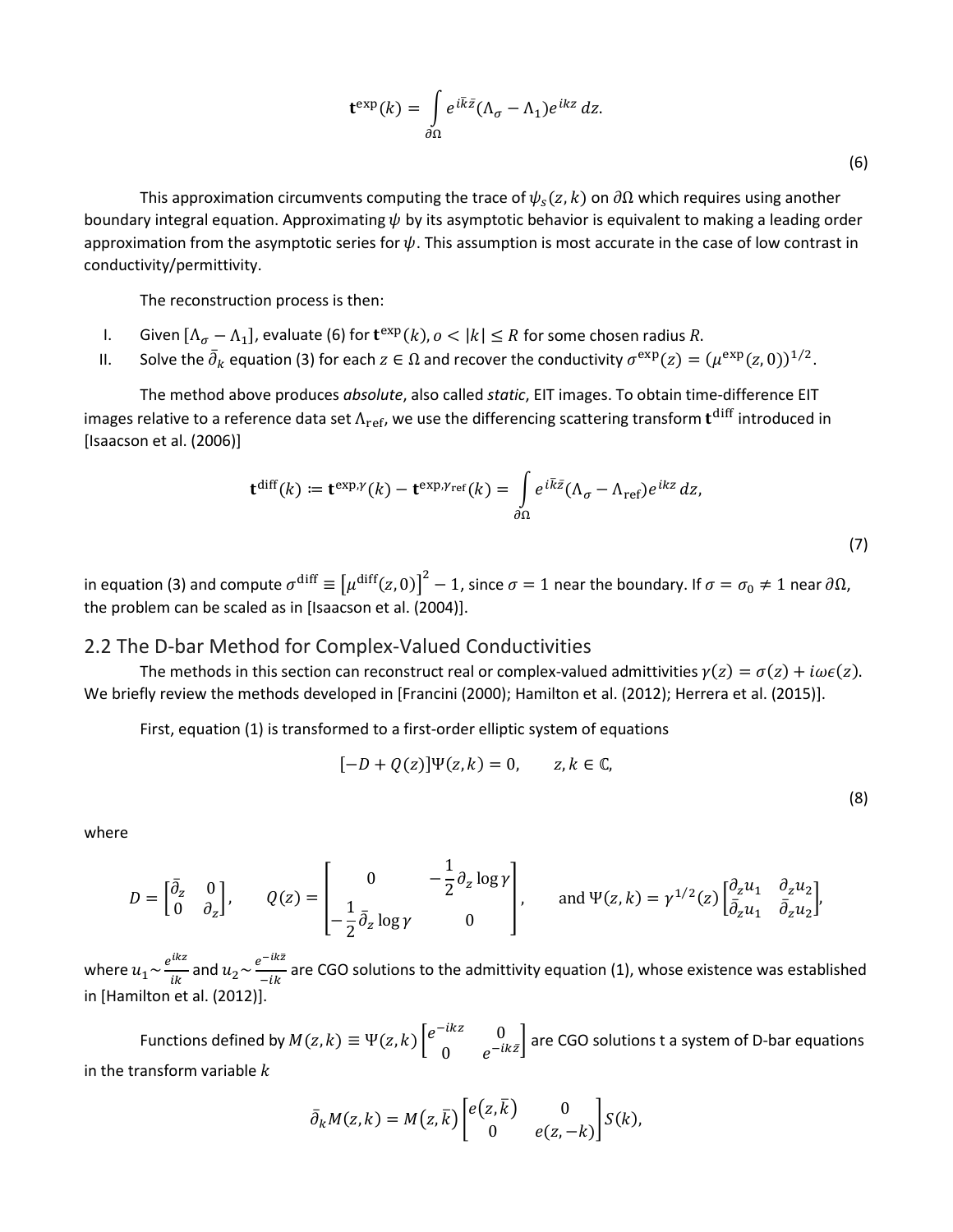Where  $S(k)$  is now a matrix of scattering data defined by

$$
S(k)\left[\begin{array}{cc} 0 & \frac{i}{\pi} \int_{\mathbb{R}^2} e(z, -\overline{k}) Q_{12}(z) M_{22}(z, k) dz \\ -\frac{i}{\pi} \int_{\mathbb{R}^2} e(z, k) Q_{21}(z) M_{11}(z, k) dz & 0 \end{array}\right].
$$
\n(10)

Since  $\gamma \equiv 1$  in  $\mathbb{R}^2 \setminus \Omega$ , the matrix potential Q has compact support, and integration by parts in (10) results in

$$
S_{21}(k) = -\frac{i}{2\pi} \int_{\partial\Omega} e^{i\bar{k}\bar{z}} \Psi_{21}(z,k) \overline{\nu(z)} ds(z)
$$
\n(11)

$$
S_{12}(k) = -\frac{i}{2\pi} \int_{\partial\Omega} e^{-i\bar{k}z} \Psi_{12}(z,k) \nu(z) ds(z), \tag{12}
$$

where v denotes the unit outward normal vector to  $\partial \Omega$ .

The admittivity  $\gamma(z)$  can be recovered from the CGO solutions at  $k = 0$  by first reconstructing Q

$$
Q_{12}(z) = \frac{\partial_z[M_{11}(z,0) + M_{12}(z,0)]}{M_{22}(z,0) + M_{21}(z,0)}, \quad \text{and} \quad Q_{21}(z) = \frac{\bar{\partial}_z[M_{22}(z,0) + M_{21}(z,0)]}{M_{11}(z,0) + M_{12}(z,0)},
$$
\n(13)

And then undoing the change of variables by computing

$$
\gamma(z) = \exp\left\{-\frac{2}{\pi \bar{z}} * Q_{12}(z)\right\} \text{ or equivalently } \gamma(z) = \exp\left\{-\frac{2}{\pi \bar{z}} * Q_{21}(z)\right\},\tag{14}
$$

where \* denotes convolution in  $z$  over  $\mathbb{R}^2$ .

The two formulations of this matrix-based D-bar method differ in their connections of the scattering data to the DN map  $\Lambda_\gamma$ . In the first approach [Hamilton et al. (2012)], traces of the CGO solutions  $\Psi_{12}(z,k)$  and  $\Psi_{21}(z, k)$  and computed for  $z \in \partial \Omega$  via

$$
\Psi_{12}(z,k) = \int_{\partial\Omega} \frac{e^{-i\bar{k}(k-\zeta)}}{4\pi(z-\zeta)} \left(\Lambda_{\gamma} - \Lambda_{1}\right) u_{2}(\zeta,k) ds(\zeta)
$$

$$
\Psi_{21}(z,k) = \int_{\partial\Omega} \left[\frac{e^{-ik(k-\zeta)}}{4\pi(z-\zeta)}\right] \left(\Lambda_{\gamma} - \Lambda_{1}\right) u_{1}(\zeta,k) ds(\zeta).
$$

(15)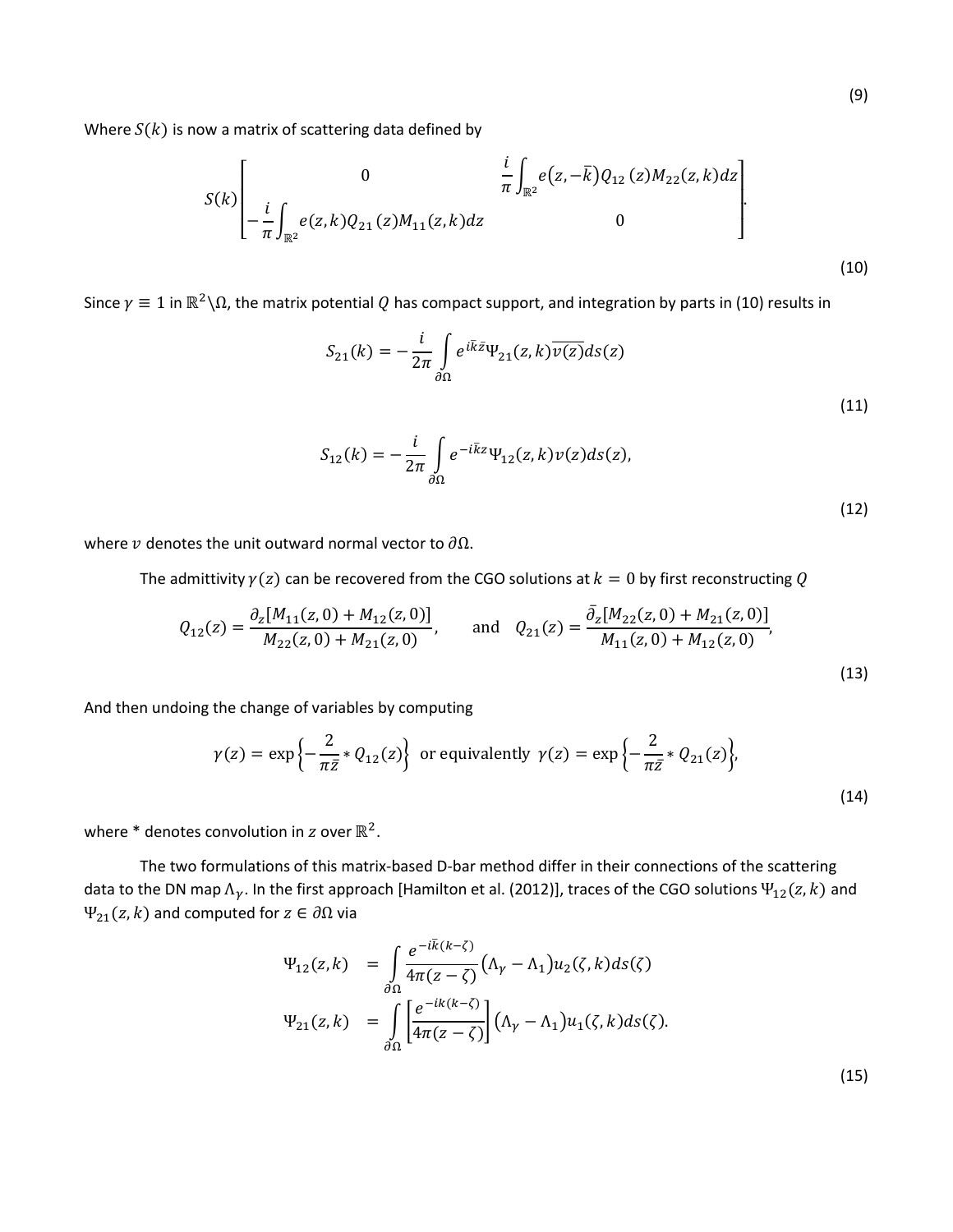Replacing  $u_1$  and  $u_2$  by their asymptotic behaviors  $\left(u_1 \sim \frac{e^{ikz}}{ik}\right)$  and  $u_2 \sim \frac{e^{-ikz}}{-ik}\right)$  yields the *Born approximations* as in [Hamilton (2017)]:

$$
\Psi_{12}^{\exp}(z,k) = \int_{\partial\Omega} \frac{e^{-i\bar{k}(k-\zeta)}}{4\pi(z-\zeta)} \left(\Lambda_{\gamma} - \Lambda_{1}\right) \left(\frac{e^{-ik\bar{\zeta}}}{-ik}\right) ds(\zeta)
$$
  

$$
\Psi_{21}^{\exp}(z,k) = \int_{\partial\Omega} \left[\frac{e^{ik(k-\zeta)}}{4\pi(z-\zeta)}\right] \left(\Lambda_{\gamma} - \Lambda_{1}\right) \left(\frac{e^{ik\zeta}}{ik}\right) ds(\zeta), \tag{16}
$$

and corresponding scattering data

$$
S_{12}^{\text{Wexp}}(k) = \frac{i}{2\pi} \int_{\partial\Omega} e^{-i\bar{k}z} \Psi_{12}^{\text{exp}}(z,k) v(z) ds(z)
$$
  

$$
S_{21}^{\text{Wexp}}(k) = \frac{i}{2\pi} \int_{\partial\Omega} e^{i\bar{k}z} \Psi_{21}^{\text{exp}}(z,k) \bar{v}(z) ds(z).
$$
 (17)

The reconstruction process is then:

#### Approach 1:

- I. Given  $[\Lambda_\gamma,\Lambda_1]$ , evaluate the approximate CGOs  $\{ \Psi_{12}^{\rm exp},\Psi_{21}^{\rm exp} \}$  from (16) and compute the corresponding approximate scattering data for  $\{S_{12}^{\text{Pexp}}(k), S_{21}^{\text{Pexp}}(k)\}$  from (17), for  $0 < |k| \le R$  for some chosen radius  $R$ .
- II. Solve the  $\partial_k$  the equation (9), using  $S^{\Psi \text{exp}}(k)$ , for each  $z \in \Omega$ .
- III. Recover the admittivity  $\gamma^{\text{Wexp}}$  (14) using the matrix potential  $Q^{\text{Wexp}}$  (13).

The second approach is to re-write the equations for the scattering data directly in terms of the DN map  $\Lambda_{\gamma}$  [Herrera et al. (2015)]:

$$
S_{12}(k) = \frac{i}{4\pi} \int_{\partial\Omega} e^{-i\bar{k}z} (\Lambda_{\gamma} + i\partial_{\tau}) u_2(z, k) ds(z)
$$
  

$$
S_{21}(k) = -\frac{i}{4\pi} \int_{\partial\Omega} e^{-i\bar{k}\bar{z}} (\Lambda_{\gamma} - i\partial_{\tau}) u_1(z, k) ds(z),
$$
 (18)

where  $\partial\tau$  denotes the tangential derivative operator:  $\partial_\tau f(z) = \nabla f(z) \cdot \tau$ . Again, using the asymptotic behavior of the CGO solutions  $u_1$  and  $u_2$  gives a *Born approximation* to the scattering data (18)

$$
S_{12}^{\text{Wexp}}(k) = \frac{i}{4\pi} \int_{\partial\Omega} e^{-i\bar{k}z} (\Lambda_{\gamma} + i\partial_{\tau}) \left( \frac{e^{-ik\bar{z}}}{-ik} \right) ds(z)
$$
  

$$
S_{21}^{\text{Wexp}}(k) = -\frac{i}{4\pi} \int_{\partial\Omega} e^{-i\bar{k}\bar{z}} (\Lambda_{\gamma} - i\partial_{\tau}) \left( \frac{e^{ikz}}{ik} \right) ds(z),
$$

(19)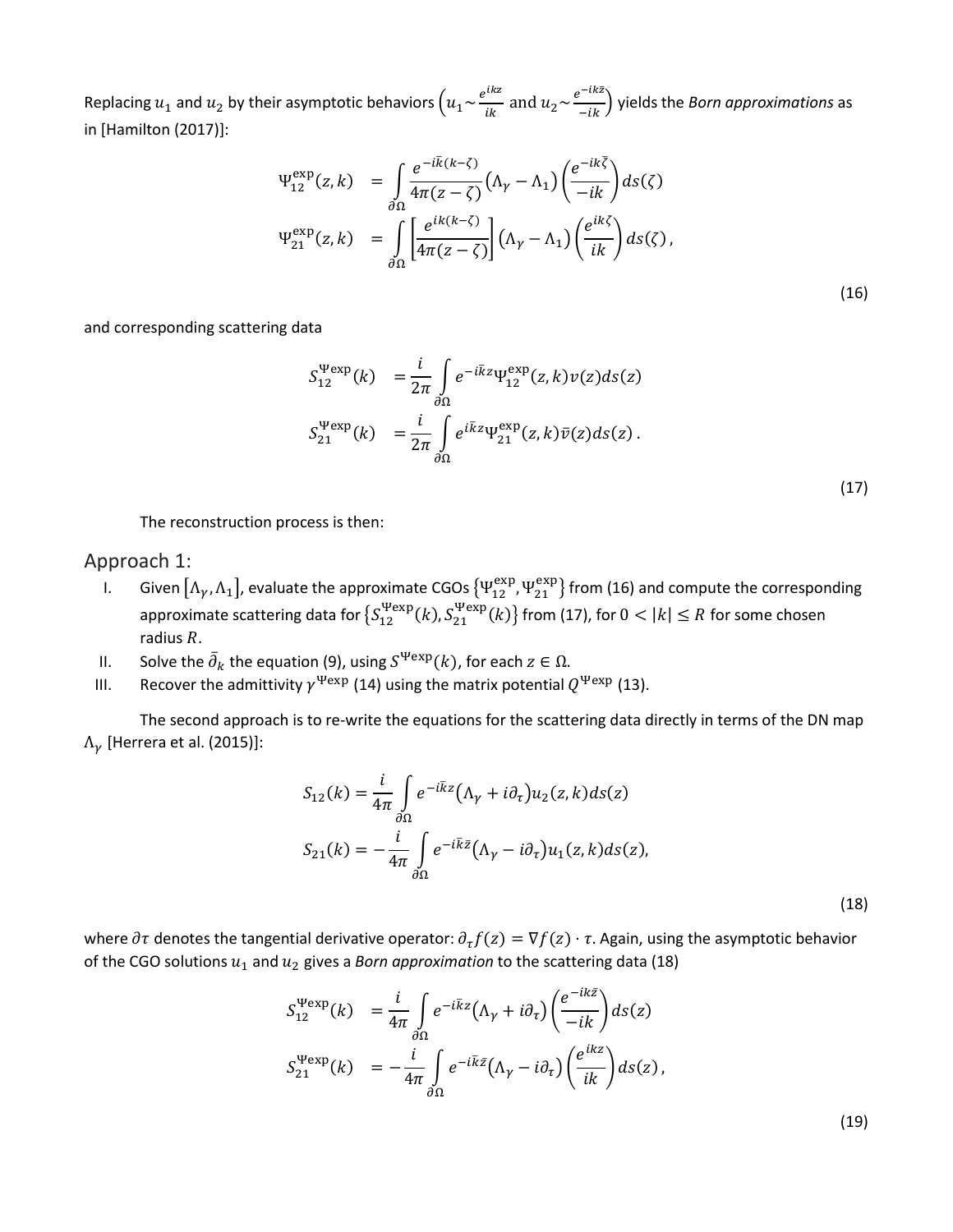The reconstruction process is then:

#### Approach 2:

- I. Given  $\Lambda_\gamma$ , compute the Born scattering data for  $\{S_{12}^{exp}(k), S_{21}^{exp}(k)\}$  from (19), for  $0 < |k| \leq R$  for some chosen radius *.*
- II. Solve the  $\partial_k$  equation (9), using  $S^{exp}(k)$ , for each  $z \in \Omega$ .
- III. Recover the admittivity  $\gamma^{\text{exp}}$  (14) using the matrix potential  $Q^{\text{exp}}$  (13).

Note that '*Approach 2*' does not require the DN map  $\Lambda_1$  and thus no simulation of data is needed to obtain absolute images. Aside from Calderón's original method [Calderón (1980), Bikowski and Mueller (2008), Muller et al. (2007)], this is the only method for absolute imaging of EIT that does not need any simulated data. This has the key benefits of not needing to know the locations of electrodes with high precision, contact impedances at the electrodes, or even near perfect knowledge of the boundary shape. As we demonstrate below in Section 3, the method is remarkably stable against perturbations in electrodes locations as well as incorrect information about boundary shape. In fact, all of the D-bar methods presented here perform quite well (see Figures 4, 5 and 6). We remark that the action of the DN map  $\Lambda_1$  on the complex exponential functions  $(e^{ikz}$  for  $t^{exp}$ , and  $\frac{e^{ikz}}{ik}$  and  $\frac{e^{-ik\overline{z}}}{-ik}$  for '*Approach 1*') can be approximated by using the definition of the DN map:  $\Lambda_v u = \gamma \nabla u \cdot v$ . In [Isaacson et al. (2004)], this was done by analytically computing the action of  $\Lambda_1$ on the basis of applied trigonometric current patterns. Alternatively, one could use a continuum type approximation directly computing, e.g.,  $\Lambda_1 e^{ikz} = 1 \nabla e^{ikz} \cdot v = ikve^{ikz}$ . However, due to the flexibility of not needing any simulated data, we focus this work on '*Approach 2*'. To obtain time-difference EIT images, define the *differencing scattering transform*:

Approach 1 – Difference Imaging: [Hamilton (2017)]

$$
S_{12}^{\Psi \text{diff}}(k) = \frac{i}{2\pi} \int_{\partial \Omega} e^{-i\bar{k}z} \Psi_{12}^{\text{diff}}(z, k) v(z) ds(z)
$$
  

$$
S_{21}^{\Psi \text{diff}}(k) = \frac{i}{2\pi} \int_{\partial \Omega} e^{-i\bar{k}\bar{z}} \Psi_{21}^{\text{diff}}(z, k) v(\bar{z}) ds(z),
$$

(20)

where

$$
\Psi_{12}^{\text{diff}}(z,k) = \int_{\partial \Omega} \frac{e^{i(\bar{k}(k-\zeta))}}{4\pi(z-\zeta)} \left(\Lambda_{\gamma} - \Lambda_{\text{ref}}\right) \left(\frac{e^{-ik\bar{\zeta}}}{-ik}\right) ds(\zeta)
$$
\n
$$
\Psi_{21}^{\text{diff}}(z,k) = \int_{\partial \Omega} \overline{\left[\frac{e^{i(k(k-\zeta))}}{4\pi(z-\zeta)}\right]} \left(\Lambda_{\gamma} - \Lambda_{\text{ref}}\right) \left(\frac{e^{ik\zeta}}{ik}\right) ds(\zeta),\tag{21}
$$

Approach 2 – Difference Imaging: [Hamilton (2015)]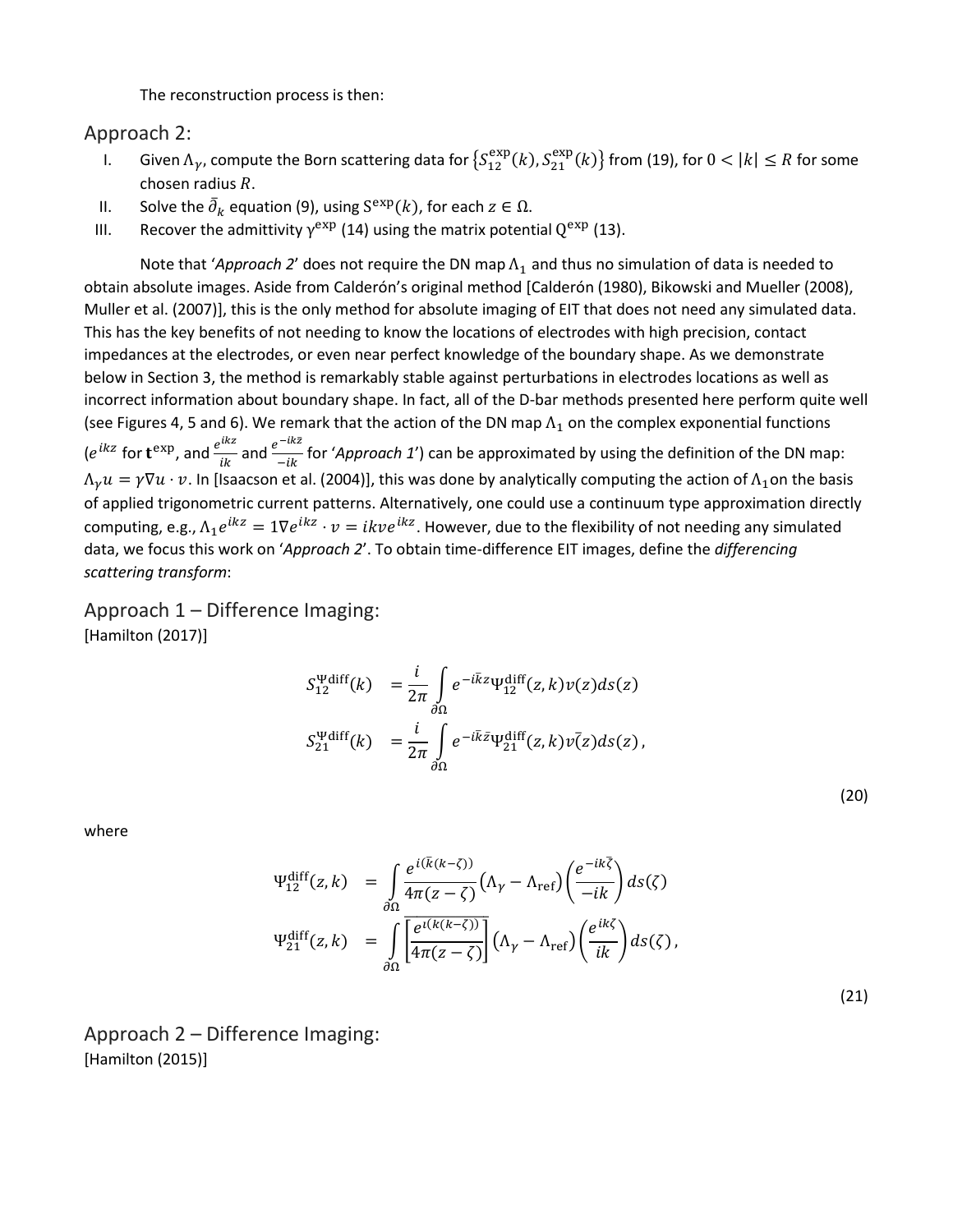$$
S_{12}^{\text{diff}}(k) = \frac{i}{4\pi} \int_{\partial \Omega} e^{-i\bar{k}z} (\Lambda_{\gamma} - \Lambda_{\text{ref}}) \left( \frac{e^{-ik\bar{\zeta}}}{-ik} \right) ds(\zeta)
$$
  

$$
S_{21}^{\text{diff}}(k) = -\frac{i}{4\pi} \int_{\partial \Omega} e^{i\bar{k}\bar{z}} (\Lambda_{\gamma} - \Lambda_{\text{ref}}) \left( \frac{e^{ik\zeta}}{ik} \right) ds(\zeta), \tag{22}
$$

then, solve the  $\partial_k$  equation (9) using the differencing scattering data and recover  $\gamma^{\rm diff}$  by subtracting 1 from (14), as 1 is the constant admittivity near the boundary  $\partial\Omega$ . AS before, if  $\gamma=\gamma_0\neq 1$  near  $\partial\Omega$ , the problem can be scaled.

Note that if the admittivity is purely real-valued, then simplifications to the first-order system method exist [Brown and Uhlmann (1997), Knudsen (2003), Knudsen (2002)].

#### 2.3 Computational Details

Here we present a self-contained summary of the implementation of '*Approach 2*' for complex-valued conductivities. For numerical implementations of the D-bar method for real-valued conductivities see [Mueller and Siltanen (2012), DeAngelo and Mueller (2010)] and for '*Approach 1*' for complex-valued conductivities see [Hamilton and Mueller (2013); Hamilton et al. (2012)].

We present the numerical solution method based on trigonometric current patterns, however any set of  $L-1$  linearly independent measurements (for a system with L electrodes) and be transformed via a change of basis to synthesize the measurements that would have occurred if the trigonometric current patterns presented here had been applied.

To form the discrete approximation  $\mathbf{R}_{\gamma}$  to the ND map  $\mathcal{R}_{\gamma}$  we use an inner product of the measured currents and voltages on the electrodes as in [Isaacson et al. (2004)]. Let  $\Phi_\ell^J$  denote the current on the  $\ell$ -th electrode arising from the  $j$ -th trigonometric current pattern:

$$
\Phi_{\ell}^{j} = \Phi(\ell, j) \coloneqq \begin{cases} A \cos(j\theta \ell), & 1 \le j \le \frac{L}{2}, & 1 \le \ell \le L \\ A \sin\left(\left(\frac{L}{2} - j\right)\theta \ell\right) & \frac{L}{2} + 1 \le j \le L - 1, & 1 \le \ell \le L, \end{cases}
$$
\n(23)

Where  $A$  is the amplitude of the applied current, and  $V^J_\ell$  denotes the corresponding voltage measurement. We form  $\mathbf{R}_{\gamma}$  using the normalized currents  $\phi^j = \frac{\Phi^j}{\|\Phi^j\|_2}$  and voltages  $v_{\ell}^j$  satisfying  $\sum_{\ell=1}^L v_{\ell}^j = 0$  and  $v^j = \frac{v^j}{\|\Phi^j\|_2}$ .

$$
\mathbf{R}_{\gamma}(m,n) := \sum_{\ell=1}^{L} \frac{\phi_{\ell}^{m} v_{\ell}^{n}}{|e_{\ell}|}, \qquad 1 \le m, n \le L - 1, \qquad 1 \le \ell \le L,
$$
\n(24)

where  $|e_\ell|$  is the area of the  $\ell$ -th electrode. The discrete approximation  ${\bf L}_\gamma$  to the DN map  $\Lambda_\gamma$  is then  ${\bf L}_\gamma$  $\big(\mathbf{R}_\gamma\big)^{-1}.$  While the method as described assumes  $\gamma=\gamma_0=1$  on  $\partial\Omega$  and the domain has maximal radius 1, the DN matrix  ${\bf L}_\gamma$  can be scaled by  $1/_{\gamma_0}$  and to a max radius 1 by multiplying the DN matrix  ${\bf L}_\gamma$  by  $r$ , the radius of the smallest circle containing the domain, as in [Isaacson et al. (2004)]. Note that an estimate to  $\gamma_0$  is the best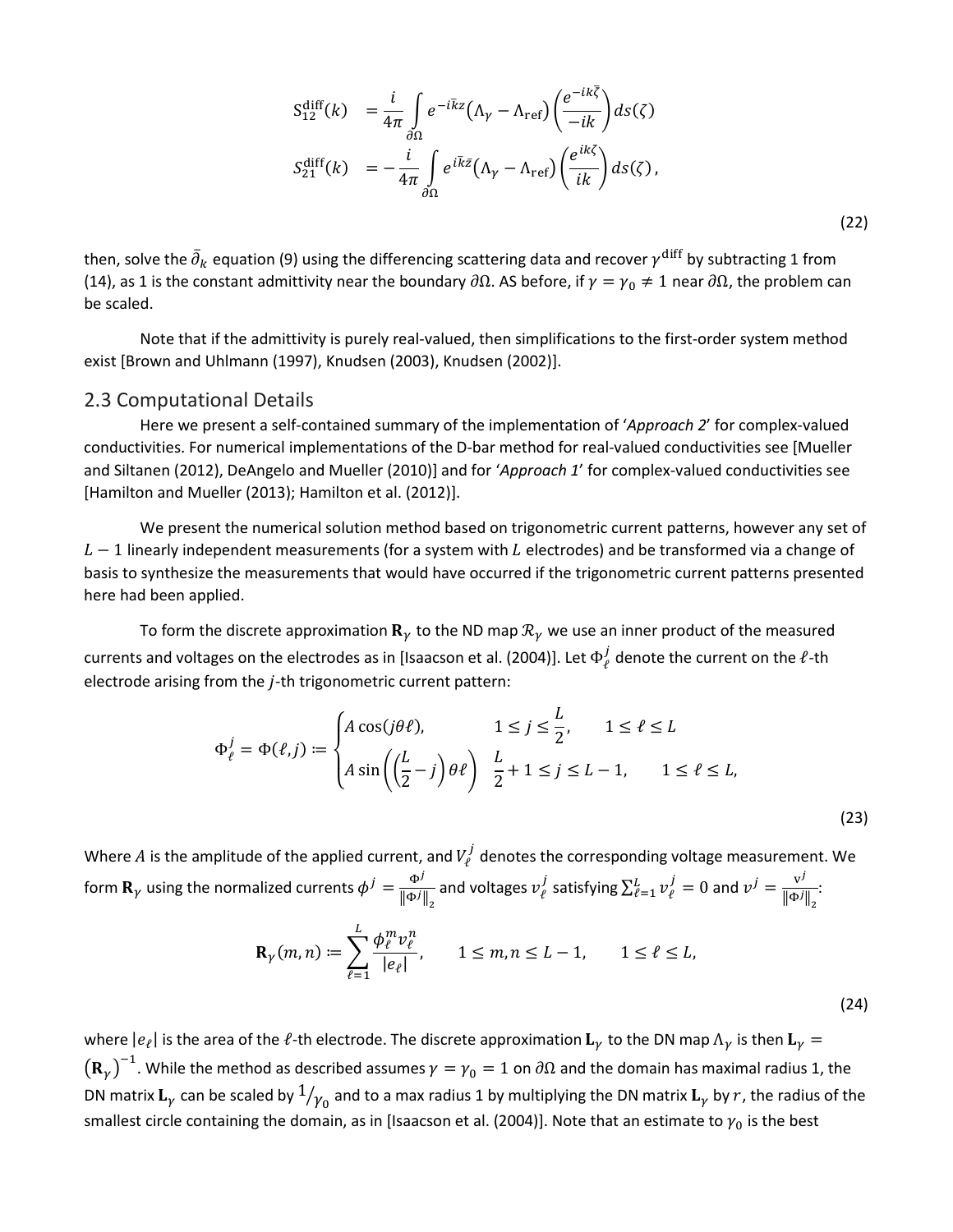constant-admittivity approximation to measured data, as in [Cheney et al. (1990)]. The resulting conductivity or admittivity at the end of the algorithm is then rescaled by multiplying by  $\sigma_0$  or  $\gamma_0$  respectively.

The evaluation of the scattering data (19) requires computing the action of the DN map on the asymptotic behaviors of  $u_1$  and  $u_2$ , namely  $\mathbf{L}_{\gamma}\left(\frac{e^{ikz}}{ik}\right)$  and  $\mathbf{L}_{\gamma}\left(\frac{e^{-ikz}}{-ik}\right)$ . To accomplish this, we follow the method outlined in [DeAngelo and Mueller (2010)] and expand the functions  $e^{ikz}$  and  $e^{-ikz}$  in the basis of normalized current patterns  $\phi^{j}{}_{j=1}^L$ *L−*1<br><sub>*i*=1</sub> as

$$
\frac{e^{ikz_{\ell}}}{ik} \approx \sum_{j=1}^{L-1} a_j(k) \, \phi_{\ell}^j =: e_{\ell}^{\mathrm{u1}}(k), \quad \text{and} \quad \frac{e^{-ik\overline{z_{\ell}}}}{-ik} \approx \sum_{j=1}^{L-1} b_j(k) \, \phi_{\ell}^j =: e_{\ell}^{\mathrm{u2}}(k),
$$

where  $z_\ell$  denotes the center of the  $\ell$ -th electrode. Choosing a scattering radius  $R > 0$ , the integrals in (19) are computed using a Simpson's rule approximation

$$
S_{12}^{\exp}(k) \approx \begin{cases} \frac{i}{4\pi} \frac{P}{L} \left[ e^{-i\bar{k}\bar{z}} \right]^T \left[ \phi \mathbf{L}_{\gamma} \mathbf{e}^{u2}(k) + \mathbf{d}_{12}(k) \right] & 0 < |k| \le R \\ 0 & |k| > R \end{cases}
$$
\n
$$
S_{21}^{\exp}(k) \approx \begin{cases} -\frac{i}{4\pi} \frac{P}{L} \left[ e^{-i\bar{k}z} \right]^T \left[ \phi \mathbf{L}_{\gamma} \mathbf{e}^{u1}(k) + \mathbf{d}_{21}(k) \right] & 0 < |k| \le R \\ 0 & |k| > R, \end{cases}
$$

(25)

where P is the perimeter of the boundary  $\partial\Omega$ , T the matrix transpose, and z is the vector of the centers of the electrodes  $z_\ell$ . The  $\mathbf{d}_{12}$  and  $\mathbf{d}_{21}$  terms represent the  $32\times 1$  vectors resulting from the action of the tangential derivative map  $\partial_{\tau}$  acting on  $\frac{e^{-ik\tau}}{-ik}$  and  $\frac{e^{ik\tau}}{ik}$ , respectively. These can be computed analytically as

$$
\partial_{\tau}\left(\frac{e^{-ik\overline{z}}}{-ik}\right) = \nabla\left(\frac{e^{-ik\overline{z}}}{-ik}\right) \cdot \tau = e^{-ik\overline{z}}(1, -i) \cdot (\tau_1, \tau_2) = e^{-ik\overline{z}}\overline{\tau(z)} = -\overline{\iota\nu(z)}e^{-ik\overline{z}},
$$

and  $\partial_{\tau}\left(\frac{e^{i}kz}{ik}\right) = iv(z)e^{ikz}$ . The unit normal vector  $v(z)$  can be computed via numerical forward-differences using a parameterization  $r(\theta)$  of the boundary. The unit tangent vector to the boundary can then be computed as

$$
\tau(\theta) = \frac{r(\theta + \varepsilon) - r(\theta)}{|r(\theta + \varepsilon) - r(\theta)|} = \tau_1(\theta) + i\tau_2(\theta),
$$

for some small  $\varepsilon > 0$  and then the unit normal v= $\tau_2 - i\tau_1$ . Note that this step is trivially parallelizable in k. The scattering data for  $k = 0$  can be computed by interpolation.

Next, the  $\partial_k$  system (9) decouples into systems of two equations, each which can be solved using the integral form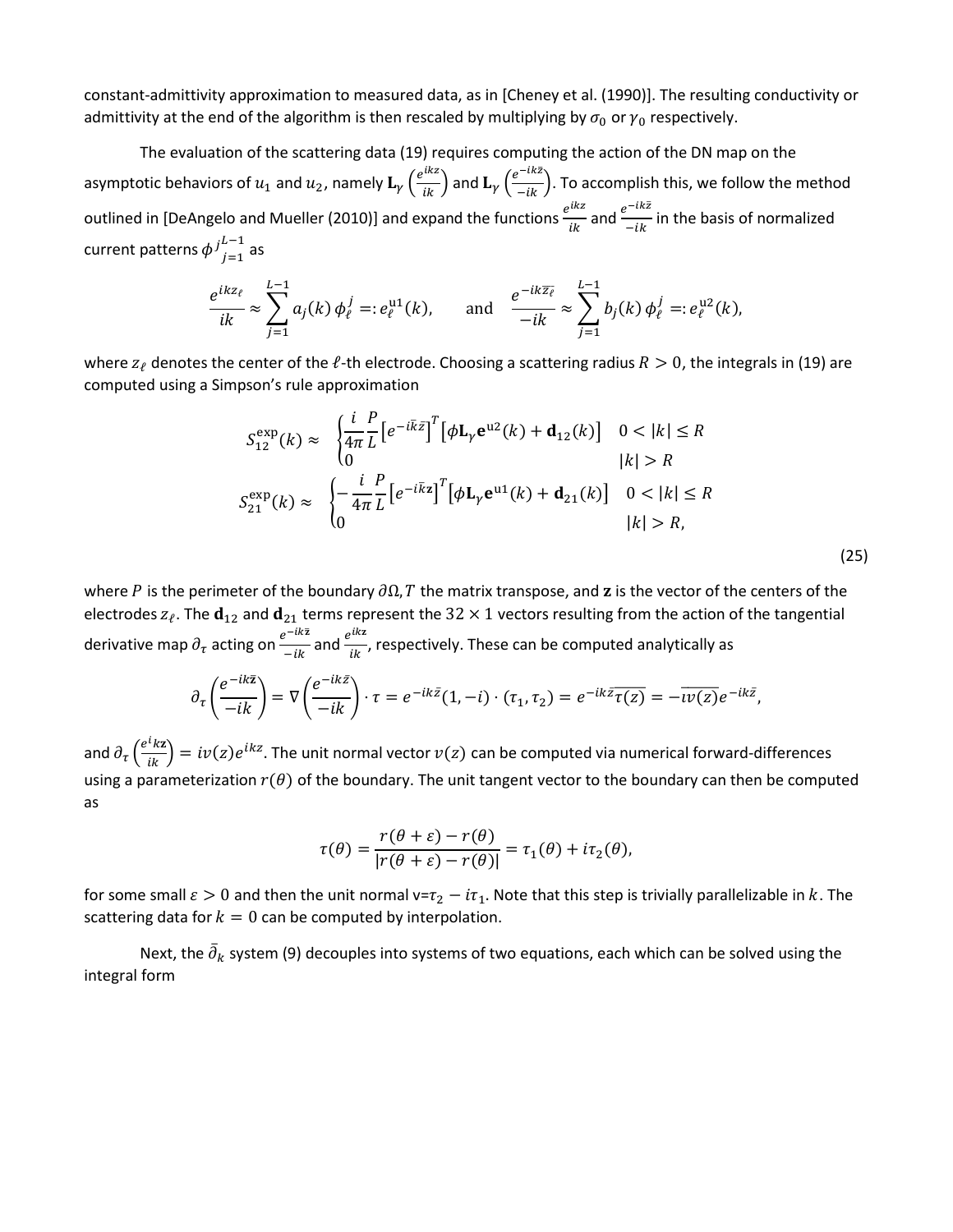$$
\begin{cases}\n1 = M_{11}(z,k) - \frac{1}{\pi k} * [M_{12}(z,\bar{k})e(z,-k)S_{21}^{\exp}(k)] \\
0 = M_{12}(z,k) - \frac{1}{\pi k} * [M_{11}(z,\bar{k})e(z,\bar{k})S_{12}^{\exp}(k)] \\
1 = M_{22}(z,k) - \frac{1}{\pi k} * [M_{21}(z,\bar{k})e(z,\bar{k})S_{12}^{\exp}(k)] \\
0 = M_{21}(z,k) - \frac{1}{\pi k} * [M_{22}(z,\bar{k})e(z,-k)S_{21}^{\exp}(k)],\n\end{cases}
$$

(26)

where \* denotes convolution in k over the disc of radius R, since S<sup>exp</sup> has compact support in  $|k| \le R$ , and we have used the fundamental solution  $\frac{1}{\pi k}$  for the  $\bar\partial_k$  operator as well as the asymptotic condition  $M(z,k){\sim}\begin{bmatrix} 1 & 0 \ 0 & 1 \end{bmatrix}$  $\begin{bmatrix} 0 & 1 \end{bmatrix}$ for large  $|k|$  or  $|z|$ . The solution can be obtained using a modified version of Vainikko's method [Vainikko (2000)] for solving integral equations with weakly singular kernels. The convolutions can be implemented using twodimensional FFTs on a uniform k-grid of size  $(2^N + 1) \times (2^N + 1)$  with uniform step size  $h_k$  as

$$
\frac{1}{\pi k} * f(k) = h_k^2 IFFT\left[ FFT\left(\frac{1}{\pi k}\right) FFT(f(k)) \right].
$$

The system in (26) can be solved using matrix-free GMRES for each desired  $z \in \Omega$ . Note that this step is trivially parallelizable in z, and that after each solution of (26) only the  $k = 0$  entry is required to recover the admittivity  $\gamma^{\exp}(z)$ .

The potentials  $Q_{12}^{exp}$  and  $Q_{21}^{exp}$  can be computed from (13), with  $M^{exp}(z, 0)$ , using a numerical derivative such as centered finite-differences, and the admittivity obtained via convolutions and two-dimensional FFTs

$$
\gamma^{\exp}(z) = \exp\left\{-2h_z^2IFFT\left[FFT\left(\frac{1}{\pi z}\right)FFT(Q_{12}^{\exp})\right]\right\}
$$

$$
= \exp\left\{-2h_z^2IFFT\left[FFT\left(\frac{1}{\pi z}\right)FFT(Q_{21}^{\exp})\right]\right\}
$$

where  $h_z$  denotes the uniform step size in the  $z$  grid, and again we have used the fundamental solutions for  $\partial_k$ and  $\partial_k$ , respectively. If the DN matrix  ${\bf L}_\gamma$  was scaled by  $\gamma_0\neq 1$ , then undo the scaling now by multiplying by  $\gamma_0$ .

#### 2.4 Evaluation methods

The robustness of the D-bar methods are demonstrated on EIT data from the ACT3 and ACT4 EIT systems of Rensselaer Polytechnic Institute (RPI) [Cook et al. (1994); Liu et al. (2005)] and the ACE1 EIT system of Colorado State University (CSU) [Mellenthin et al. (2015)]. See Figure 1 for the experimental setups.



Figure 1. Experimental setups for test phantoms from the ACT3, ACT4, and ACE1 EIT systems.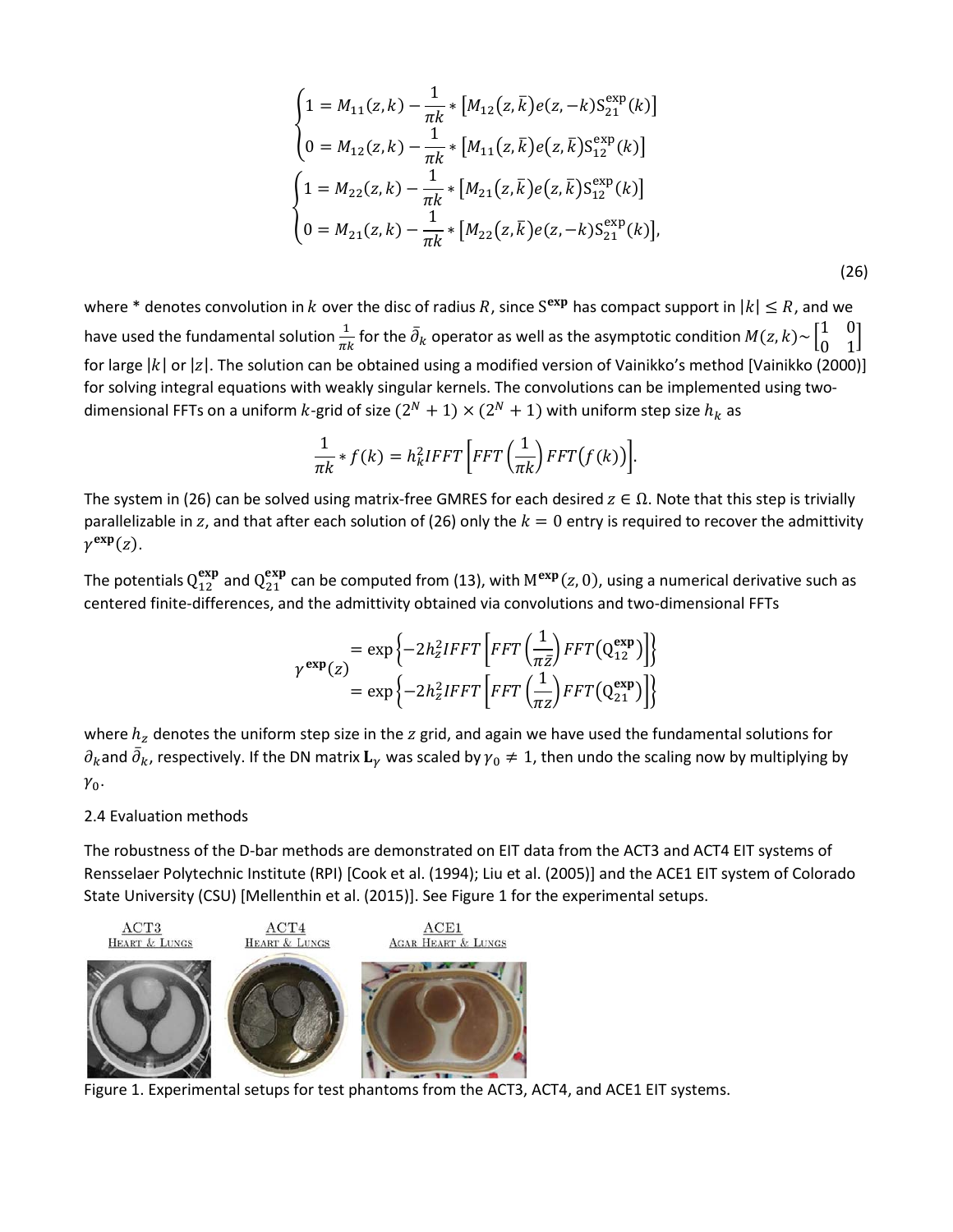The ACT3/ACT4 data were collected on a saline-filled tank of radius 15 cm with 32 electrodes of width 2.5 cm on the boundary. The ACT3 data set is archival, with an agar heart (0.75 S/m) and two agar lungs (0.24 S/m) in a saline background (0.424 S/m) filled to a depth of 1.6 cm. Trigonometric current patterns of amplitude 0.2 mA were applied at a frequency of 28.8 kHz (see [Isaacson et al. (2004)]). Results are presented in Section 3.1. The targets for the ACT 4 data were made of agar with added graphite to simulate a chest phantom with a heart and two lungs in a saline bath of 0.3 S/m and height 2.25 cm. The admittivities of the targets, measured using the sc SFP-7 bioimpedance meter sold by IMPEDIMED, were as follows: heart  $0.68 + 005i$  S/m and lungs  $0.057 + 0.011i$  S/m. The ACT4 system applies voltages and measures currents rather than vice-versa. In this experiment, trigonometric voltage patterns with maximum amplitude 0.5 V were applied at 3 kHz. ACT4 results are presented in Section 3.2.

The data from the ACE1 system were taken on a chest shaped tank of perimeter 1.026 m with 32 electrodes of width 2.54 cm with bipolar adjacent current patterns applied at 3.3 mA and 125 kHz. Agar heart and lung targets (0.45 S/m and 0.09 S/m, respectively) were placed in a saline bath of 0.2 S/m filled to a height of 2.04 cm. Reconstructions from the ACE1 data are presented in Section 3.3.

Figure 2 demonstrates the various boundary information scenarios that were tested for the ACT3 and ACT4 data. The incorrect electrode locations are shown in the leftmost image in red with the markers representing the electrode centers, the ovular boundary is shown in the middle image, and another incorrect boundary is shown in the rightmost image. For the ACE1 data, which has a chest-shaped boundary, we examine the alternative boundaries and electrode positions shown in Figure 3 with incorrect electrode locations and boundaries again shown in red.

'True' boundary functions were formed as Fourier series approximations using coordinate data from imported photographs for the experiments. The 'alternative' boundary shown in Figure 2 (right) was formed using imprecise clicks on the imported experiment photo (Fig. 1, left). The ovular boundaries were defined in terms of their major and minor principal semi-axes. 'Correct Angle' electrode locations were simulated by defining their centers  $d\theta = \frac{2\pi}{L}$  apart.



Figure 2. Boundary shapes and electrode locations tested for the ACT3/ACT4 data. Left: True boundary shape with incorrect electrode locations in red. Middle: Oval (incorrect) boundary shape. Right: An incorrect boundary created from a picture of the experiment, referred to as: "alternative boundary".

For both the ACT4 and ACE1 data, the measured currents/voltages were used to synthesize the measurements that would have occurred if trigonometric current patterns of amplitude 1 MA had been applied. Reconstructions for all examples were performed on a uniform 33  $\times$  33  $k$ -grid of stepsize  $h_k = 0.4706$  using a cutoff radius  $R = 4.0$  and nonuniform truncation threshold of 0.4. The threshold was enforced such that  $S_{12}^{\text{exp}}(k) = 0$  if  $\left|\Re\left(S_{12}^{\text{exp}}(k)\right)\right| > 0.4$  or  $\left|\Im\left(S_{12}^{\text{exp}}(k)\right)\right| > 0.4$ , and similarly for  $S_{12}^{\text{exp}}$ . For consistency, the DN matrices  $L_v$ ,  $L_\sigma$ , and  $L_1$  were all scaled by r, the radius of the smallest circle enclosing the physical domain,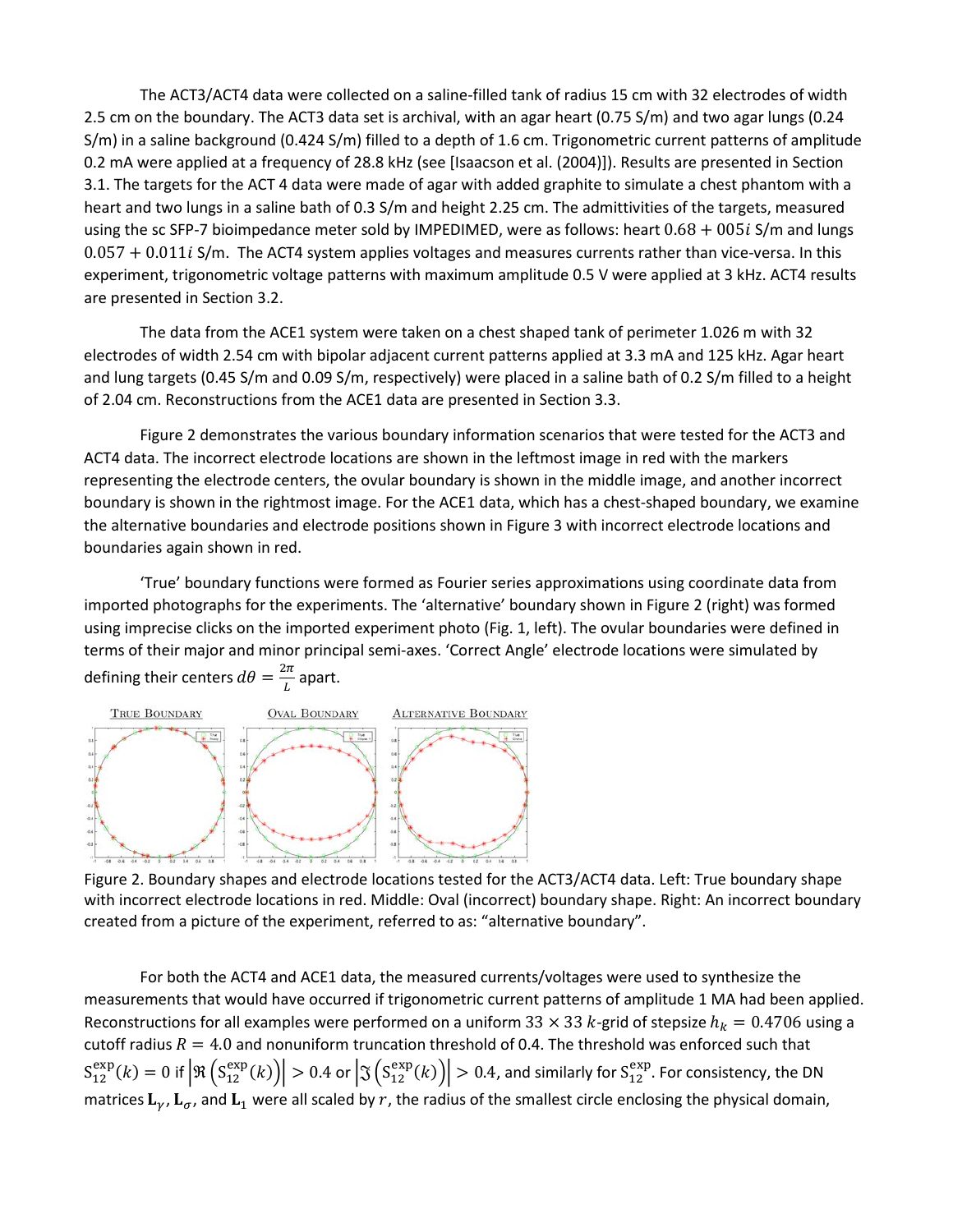effectively scaling the problem to be contained in the unit disc. The spatial grid was represented by a uniform  $64 \times 64$  z-grid on  $[-1.05, 10.5]^2$  with stepsize  $h_z = 0.0677$ .

For a point of comparison, we include reconstructions of the ACE1 data, computed by the Gauss-Newton reconstruction algorithm. The inverse problem was solved by minimizing the objective functional

$$
r(\zeta) = ||(\phi_m - \phi_c)||_2^2 + \alpha^2 ||F(\zeta - \zeta^*)||_2^2,
$$
\n(27)

where  $\phi_m$  is the vector of measurements,  $\phi_c$  is the computed forward problem,  $\zeta$  is the impeditivity distribution of the domain,  $\alpha$  is the regularization parameter, F is a Gaussian high-pass filter and  $\zeta^*$  is a constant estimate of the impeditivity that also is used as the initial guess. The weight of the regularization was adjusted by visual examination, and in the reconstructions presented as  $\alpha = 0.005$ . To reduce computational effort and time consumption, the number of elements in the finite element mesh is reduced by applying the approximation error theory [Kaipio and Somersalo (2004)], where a Bayesian modeling error approach is used to treat approximation and modeling errors.



Figure 3. Boundary shapes and electrode locations tested for the ACE1 phantoms. From left to right: True boundary shape with correct and incorrect electrode angles, two ellipses of different eccentricities, and finally a circular boundary shape. The Green circles denote the 'true' electrode locations whereas the red stars denote the noisy or incorrect electrode locations.

In this implementation, the forward problem was solved at each iteration with a finite element method with 12,000 elements. The Algorithm converged in five iterations, and took approximately 20 minutes to obtain each image. Before running the minimization algorithm, the approximation error vector is computed requiring additional 30 minutes of computation time.

The maximum, minimum, and average reconstructed values of conductivity, and permittivity where applicable, in each of the organ regions were calculated and are provided in the table sin Section 3 for each reconstruction method and dataset. The organ boundaries were identified from the photos in Figure 1 and superimposed on each of the reconstructions. No distortion of the superimposed organ shaped was imposed for the reconstructions on the incorrect boundary shapes.

The dynamic range of each conductivity reconstruction was computed by the formula

$$
Dynamic Range = \frac{\sigma_{max}^{recon} - \sigma_{min}^{recon}}{\sigma_{max}^{true} - \sigma_{min}^{true}} \times 100\%,
$$
\n(28)

where  $\sigma_{max}^{recon}$  is the maximum value over all pixels in the reconstruction, and  $\sigma_{max}^{true}$  is the maximum value over each of the targets as measured by the conductivimeter, and  $\sigma_{min}^{recon}$  and  $\sigma_{min}^{true}$  are defined analogously. The dynamic range for the susceptivity is similarly defined. The '*Approach 2*' D-bar reconstructions computed here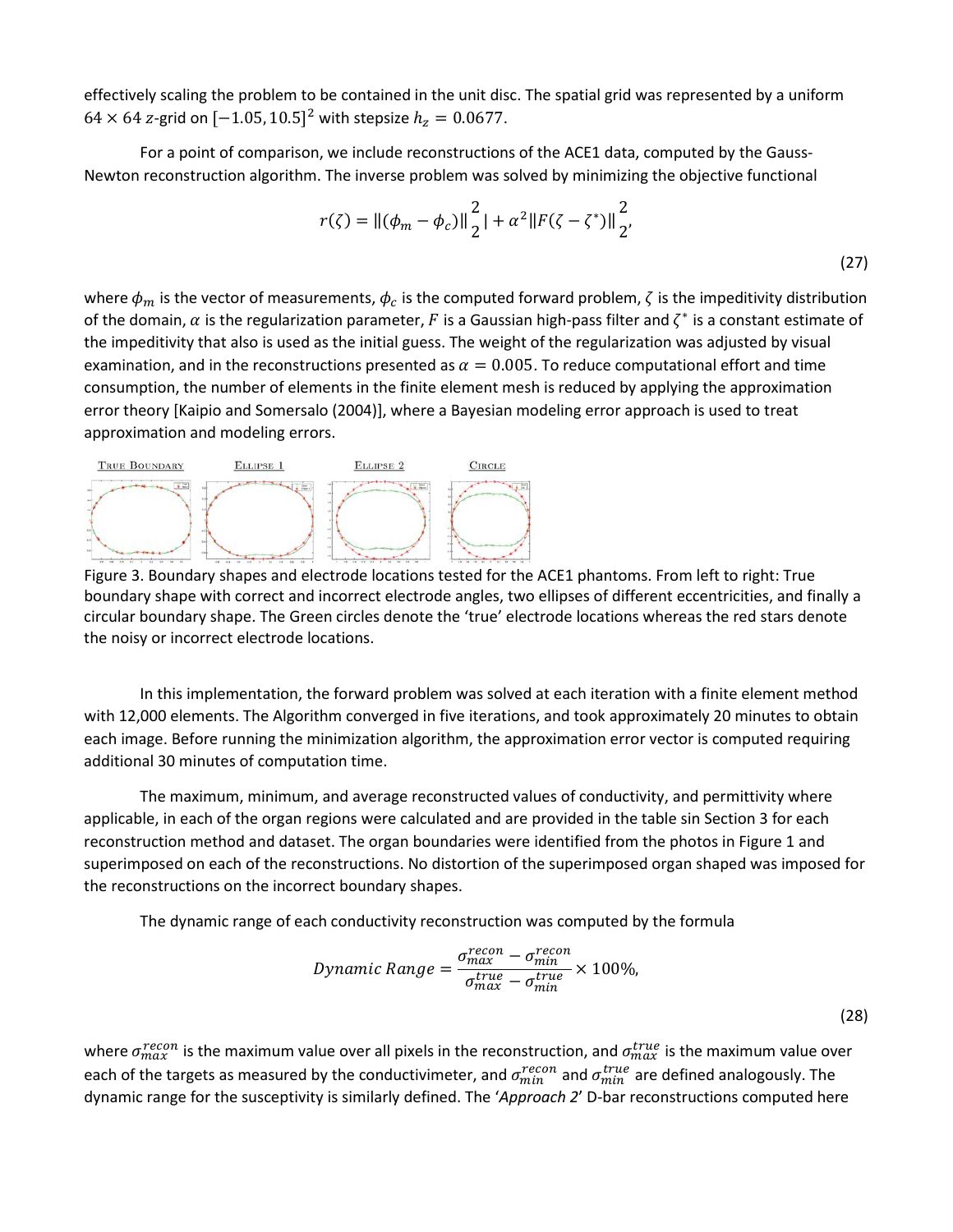required approximately 13 seconds of computation time using a four-core laptop computer with 2.9 GHz Intel Core i7 processors and a MATLAB implementation that has not been optimized for speed.

# 3. Results and Discussion

# 3.1. Reconstructions from ACT3 Data

Absolute and time-difference conductivity reconstructions using the three methods are presented in Figures 4, 5, and 6. Note that only Figure 6 tackles the noisy electrodes with correct boundary shape case. This is due to the fact the electrode center locations are so poorly guessed that the resulting electrode edges overlap making simulation of  $L_1$ , required for the  $t^{exp}$  and '*Approach 1'* methods, impractical. For the remaining cases, the DN data  $L_1$  was formed using the simulated current and voltage data from solving (1) with  $\sigma = 1$ , subject to boundary conditions defined by the Complete Electrode Model [Somersalo et l. (1992)], with constant nonoptimized effective contact impedances of 0.00000024 Ωm, using the Finite Element Method for 1) the true boundary and electrode angles (4,227 elements), 2) ovular boundary and correct electrode angles (4,339 elements), and 3) alternative boundary shape and true electrode angles (4,122 elements), with the  $A =$ 1 milliamp amplitude trigonometric current patterns (23). While difference images with correct boundary shape and incorrect electrode locations were computed for  $t^{\text{diff}}$  and  $S^{\text{Wdiff}}$ , as no  $L_1$  is needed, the images were very similar to those of '*Approach 2*' and therefore omitted for brevity. The highly imprecise electrode location case was included to demonstrate the robustness of '*Approach 2*'. The reference data for the difference images contained only saline with conductivity 0.424 S/m. Average, max, and min regional pixel values for the heart, left lung, and the right lung inclusions for the three D-bar methods are reported in Table 1.



Figure 4. Comparison of conductivity (S/m) reconstructions from the ACT3 data (see Figure 1) using the  $t^{exp}$ approximation in Section 2.1 for knowledge of true vs. incorrect electrode angles as well as boundary shape. Absolute images are in row 1, plotted on the same color scale. Difference images are in row 2, plotted on the same color scale.

Table 1. Max, min, and average conductivity vales (S/m) in each of the organ regions in the absolute reconstructions from the ACT3 data (see Figure 1, first) using the  $t^{exp}$  approximation in Section 2.1, as well as '*Approach 1*' and '*Approach 2*' of Section 2.2.

| Method | Organ | True | AVG  | <b>MAX</b> | <b>MIN</b> | AVG  | <b>MAX</b>                       | <b>MIN</b> | <b>AVG</b> | MAX  | MIN  | AVG | MAX | <b>MIN</b> |
|--------|-------|------|------|------------|------------|------|----------------------------------|------------|------------|------|------|-----|-----|------------|
| $+exp$ | Heart | 0.75 | 0.61 | 0.74       | 0.43       | 0.58 | $\overline{\phantom{a}}$<br>0.72 | 0.41       | 0.60       | 0.73 | 0.45 |     |     |            |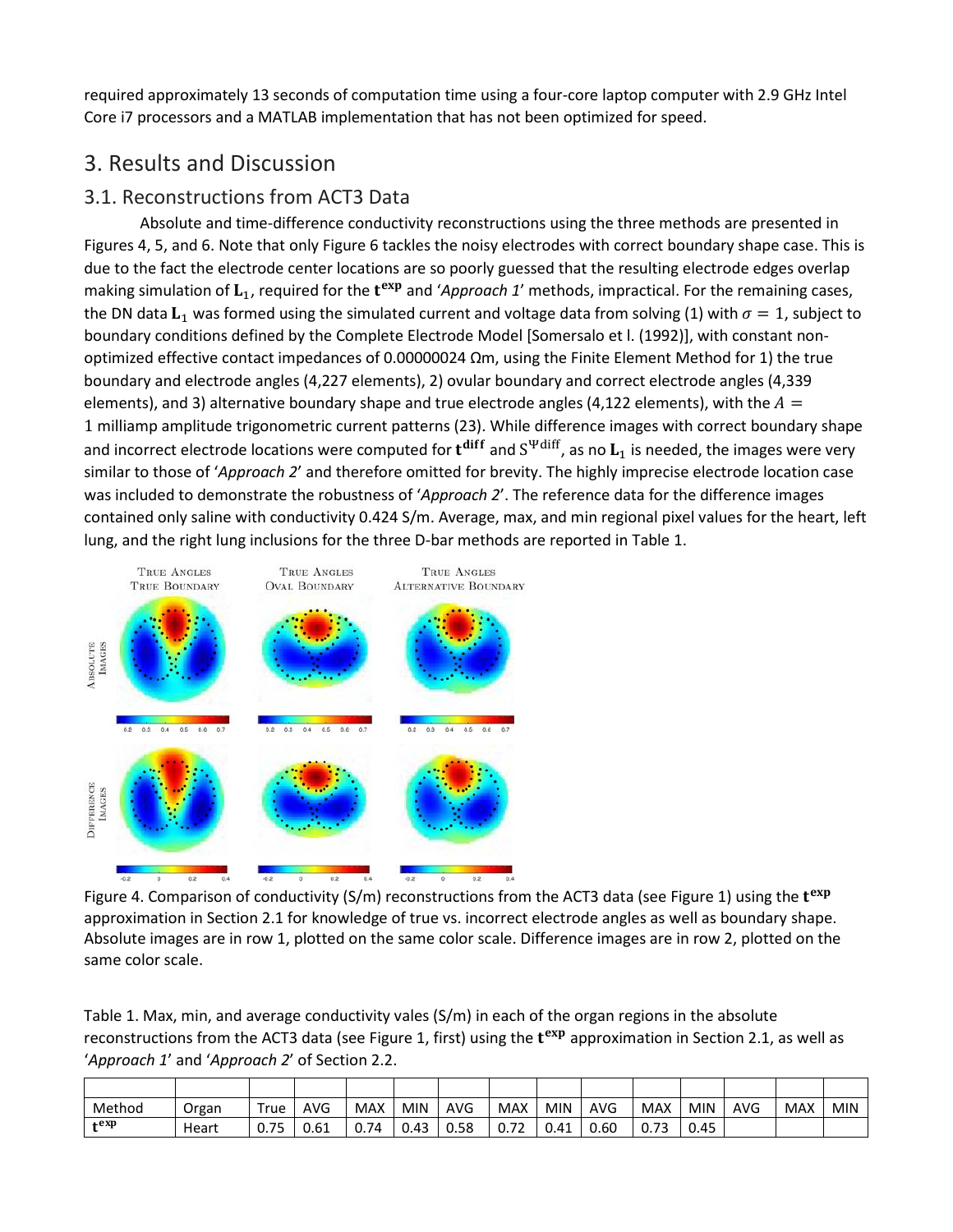|            | Left lung        | 0.24 | 0.23 | .038 | 0.15 | 0.23 | 0.40 | 0.16 | 0.22 | 0.36 | 0.16 |      |      |      |
|------------|------------------|------|------|------|------|------|------|------|------|------|------|------|------|------|
|            | Right<br>lung    | 0.24 | 0.22 | 0.36 | 0.16 | 0.25 | 0.42 | 0.18 | 0.23 | 0.41 | 0.18 |      |      |      |
|            | Dynamic<br>Range |      | 117% |      |      | 117% |      |      | 117% |      |      |      |      |      |
| Approach 1 | Heart            | 0.75 | 0.66 | 0.78 | 0.48 | 0.64 | 0.80 | 0.45 | 0.68 | 0.83 | 0.52 |      |      |      |
|            | Left lung        | 0.24 | 0.30 | 0.45 | 0.21 | 0.3  | 0.52 | 0.24 | 0.32 | 0.49 | 0.25 |      |      |      |
|            | Right<br>lung    | 0.24 | 0.28 | 0.42 | 0.21 | 0.31 | 0.46 | 0.25 | 0.31 | 0.47 | 0.25 |      |      |      |
|            | Dynamic<br>Range |      | 111% |      |      | 110% |      |      | 114% |      |      |      |      |      |
| Approach 2 | Heart            | 0.75 | 0.61 | 0.72 | 0.39 | 0.65 | 0.82 | 0.47 | 0.65 | 0.79 | 0.49 | 0.49 | 0.66 | 0.25 |
|            | Left lung        | 0.24 | 0.24 | 0.42 | 0.15 | 0.25 | 0.52 | 0.18 | 0.26 | 0.45 | 0.17 | 0.26 | 0.54 | 0.17 |
|            | Right<br>lung    | 0.24 | 0.22 | 0.38 | 0.15 | 0.26 | 0.47 | 0.17 | 0.24 | 0.44 | 0.17 | 0.21 | 0.34 | 0.15 |
|            | Dynamic<br>Range |      | 112% |      |      | 126% |      |      | 122% |      |      | 100% |      |      |

Figures 4, 5, and 6 demonstrate that the three D-bar methods of Section 2 produce absolute and difference image quite similar in resolution and reconstructed conductivity values. In each case, approximating the circular tank by an ovular boundary has the effect of compressing the reconstructed heart and lungs. Perturbing the electrode positions has a rotating effect on the images, but still yields easily recognizable reconstructions of the targets. For uniform perturbations of the electrode angles, the resulting images appear uniformly rotated.

The results in Table 1 from the  $t^{exp}$  approximation show that reconstructions using the correct boundary shape have a maximum value in the heart region within 1.5% of the true value, while the minimum values





Figure 5. Comparison of conductivity (S/m) reconstructions from the ACT3 data (see Figure 1, first) using 'Approach 1' of Section 2.2 for knowledge of true vs. incorrect electrode angles as well as boundary shape. Absolute images are in row 1, plotted on the same color scale. Difference images are in row 2, plotted on the same color scale.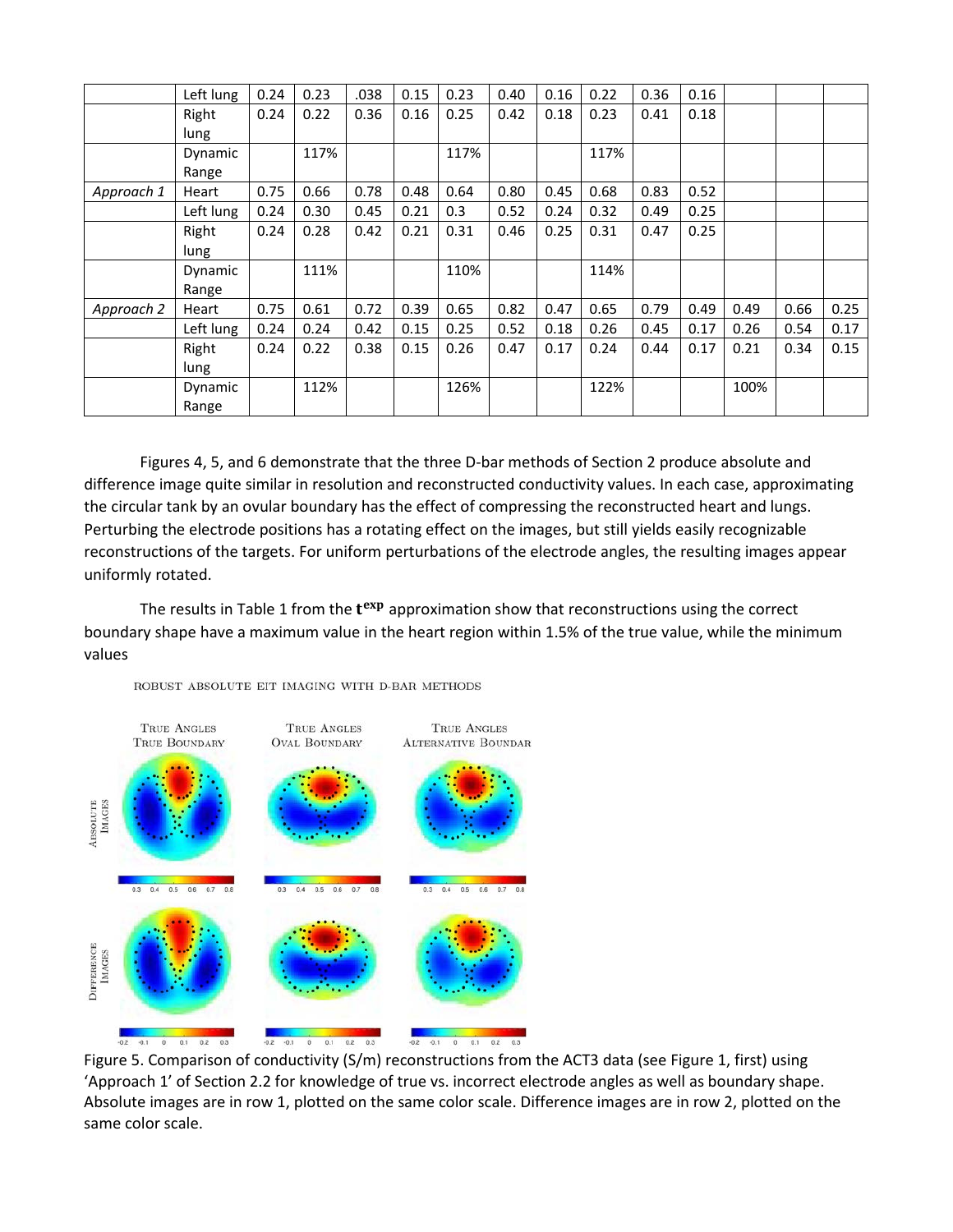

Figure 6. Comparison of conductivity (S/m) reconstructions from the ACT3 data (see Figure 1, first) using 'Approach 2' of Section 2.2 for knowledge of true vs incorrect electrode angles as well as boundary shape. Absolute images requiring no  $\Lambda_1$ are in row 1, plotted on the same color scale. Difference images are in row 2, plotted on the same color scale.

in the lung region are 37.5% and 33.3% lower than the true values. However, the average value in each lung was within 4.2% of the true value. On the oval and alternative boundaries, the conductivity values remained very close to the reconstructed values on the correct boundary shape, with a very slight increase in error. The dynamic ranges for the reconstructions on the true boundary, oval boundary, and alternative boundary were 117%, 108%, and 112%, respectively.

The results in Table 1 from '*Approach 1*', Section 2.2, show that reconstructions using the correct boundary shape have a maximum value in the heart region within 4% of the true value, while the minimum values in the lung region are 12.5% lower than the true values. The average value in each lung was 25% and 13.7% above the true value. Errors were slightly larger on the oval and alternative boundaries. The dynamic ranges for the reconstructions on the true boundary, oval boundary, and alternative boundary were 111%, 110% and 114%, respectively.

The results in Table 1 from 'Approach 2', Section 2.2, resulted in reconstructions with a maximum value in the heart region within 4% of the true value when using the correct boundary shape, with the minimum values in the lung region 37.5% lower than the true values. The average value in each lung was exactly correct in the left lung and within 8.3% of the true value in the right lung. Errors were comparable on the oval and alternative boundaries, except slightly larger in the heart region. The largest errors in the heart region were seen in the case of the incorrect boundary locations ("noisy angles"), which had a 12% relative error in the reconstructed maximum value from the true value. The dynamic ranges for the reconstructions on the true boundary, oval boundary, alternative boundary, and correct boundary with incorrect electrode locations were 112%, 126%, 122%, and 100%, respectively.

The results in Table 1 from '*Approach 2*', Section 2.2, resulted in reconstructions with a maximum value in the heart region within 4% of the true value when using the correct boundary shape, with the minimum values in the lung region 37.5% lower than the true values. The average value in each lung was exactly correct in the left lung and within 8.3% of the true value in the right lung. Errors were comparable on the oval and alternative boundaries, except slightly larger in the heart region. The largest errors in the heart region were seen in the case of the incorrect boundary locations. ("noisy angles"), which had a 12% relative error in the reconstructed maximum value from the true value. The dynamic ranges for the reconstructions on the true boundary, oval boundary, alternative boundary, and correct boundary with incorrect electrode locations were 112%, 126%, 122%, and 100%, respectively.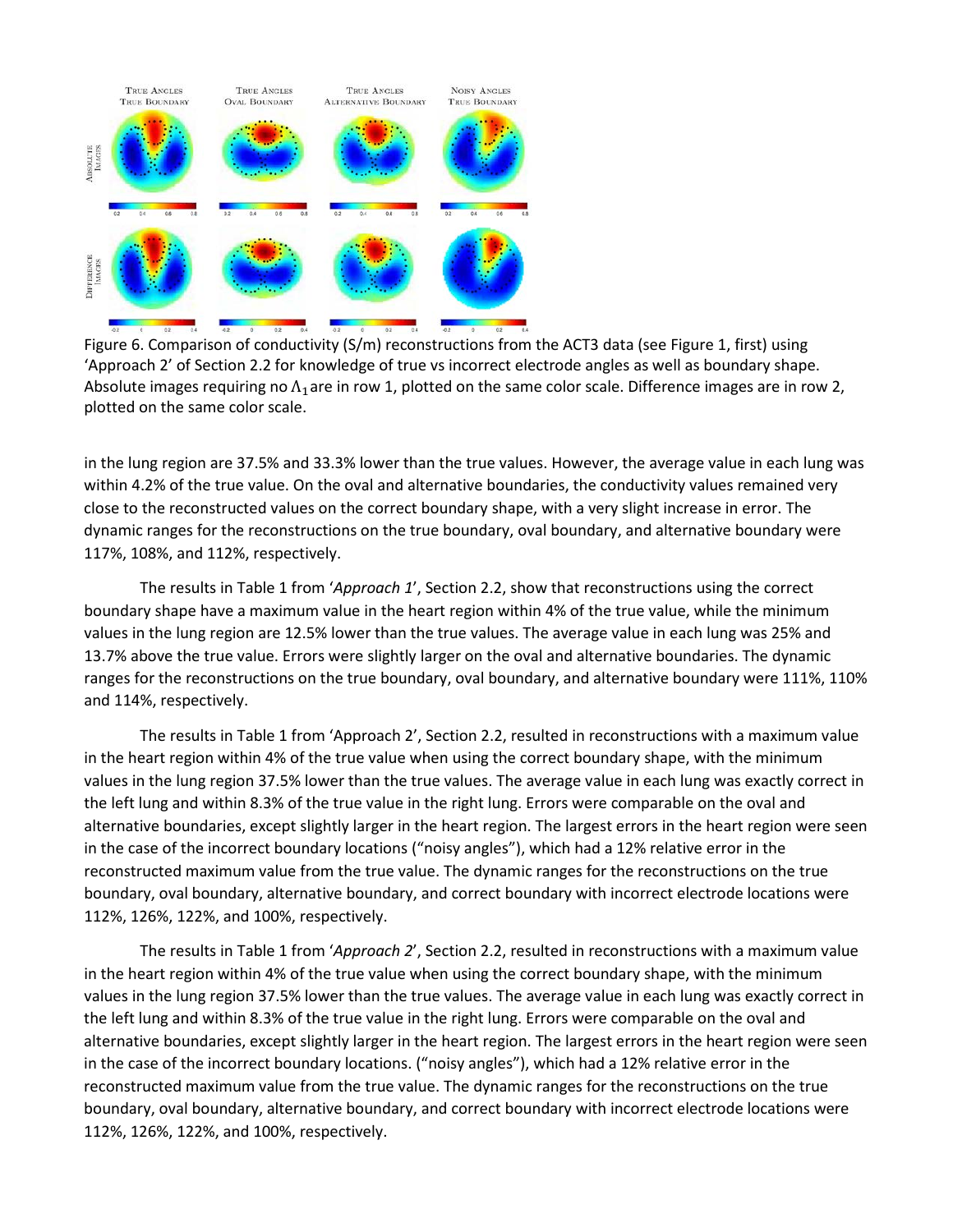## 3.2. Reconstructions from ACT4 Data

Reconstructions for the remainder of the manuscript focus solely on the '*Approach 2*' D-bar method due to it's ability to form absolute image without a need to simulate  $\Lambda_1$  measurements, as well as flexibility for conductivity or admittivity imaging. The reference data for the difference images contained only saline with conductivity 0.3 S/m. Conductivity ( $\sigma$ ) images for the ACT4 data are displayed in Figure 7, while susceptivity  $(\omega \epsilon)$  images are shown in Figure 8, for the true and incorrect boundaries and electrode locations. Regional averages, maxes, and mins are reported in Table 2.



Figure 7. Comparison of conductivity (S/m) reconstructions from ACT4 data with the healthy heart and lungs phantom (see Figure 1, second). Results are compared for knowledge of true vs. incorrect electrode angles as well as boundary shape. Absolute images requiring no  $\Lambda_1$  are in row 1, plotted on the same color scale. Difference images are in row 2, plotted on the same color scale.

A slight rotational effect is observed in the reconstruction with the noisy angles. The reconstructions of heart and lung regions are blurred together in the susceptivity reconstructions. This is in part due to the fact that all targets have susceptivity above the background  $(0 S/m)$ . Nevertheless, the heart is reconstructed as the most susceptive target in all images as seen in the reconstructed values in Table 2. Compounding the visual challenges, the susceptivity of the heart is about five times larger than that of the lungs. This is a feature of the experimental values rather than a flaw in the algorithm, e.g, see [Hamilton and Mueller (2013)] for an example of a case with background susceptivity values between those of the targets. Nevertheless, the main features in the ACT4 images are distinguishable in both the absolute and difference images.



Figure 8. Comparison of susceptivity  $\omega \epsilon$  (S/m) reconstructions from ACT4 data with the healthy heart and lungs phantom (see Figure 1, second). Results are compared for knowledge of true vs. incorrect electrode angles as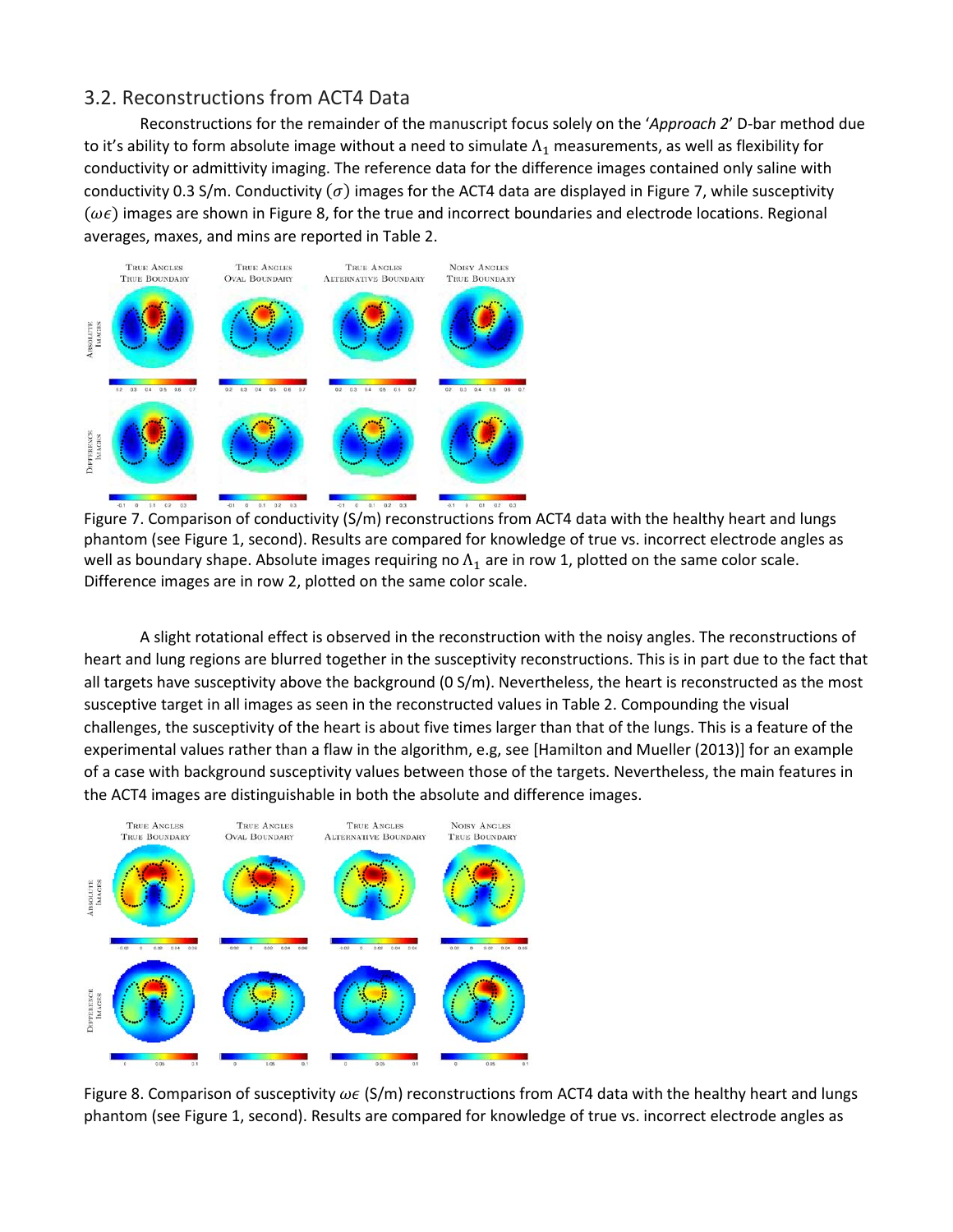well as boundary shape. Absolute images requiring no  $\Lambda_1$  are in a row 1, plotted on the same color scale. Difference images are in row 2, plotted on the same color scale.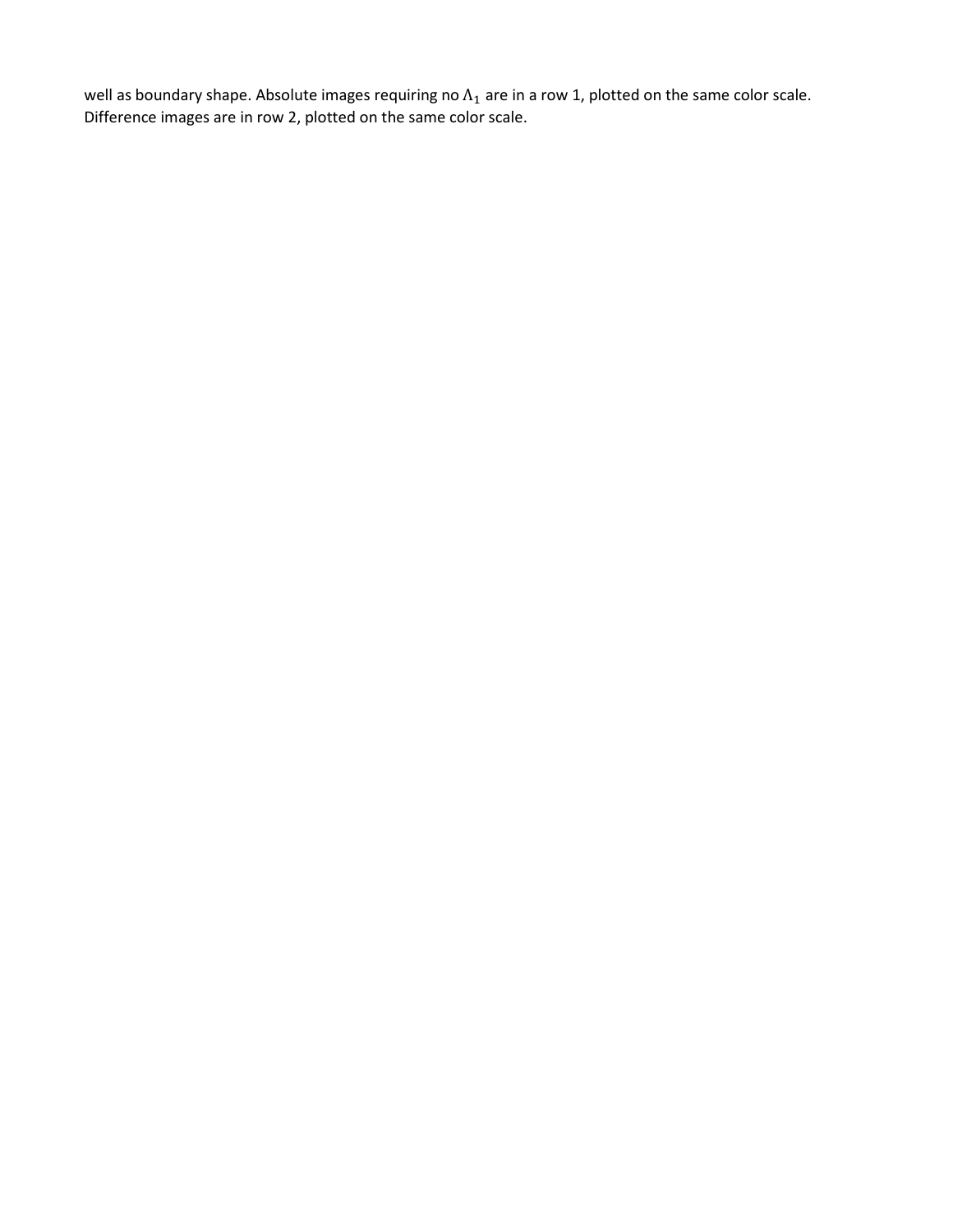Table 2. Max, min, and average conductivity and susceptivity values (S/m) in each of the organ regions in the absolute reconstructions from the ACT4 data (see Figure 2, second) using 'Approach 2' of Section 2.2.

|    |            |       | Correct    |            |            | Oval     |            |            | Alternative     |            |            | <b>Noisy</b> |            |            |
|----|------------|-------|------------|------------|------------|----------|------------|------------|-----------------|------------|------------|--------------|------------|------------|
|    |            |       | Boundary   |            |            | Boundary |            |            | <b>Boundary</b> |            |            | Angles       |            |            |
|    | Organ      | True  | <b>AVG</b> | <b>MAX</b> | <b>MIN</b> | AVG      | <b>MAX</b> | <b>MIN</b> | <b>AVG</b>      | <b>MAX</b> | <b>MIN</b> | AVG          | <b>MAX</b> | <b>MIN</b> |
|    | Heart      | 0.68  | 0.58       | 0.73       | 0.32       | 0.48     | 0.60       | 0.33       | 0.52            | 0.67       | 0.32       | 0.51         | 0.70       | 0.25       |
| O  | Left lung  | 0.057 | 0.20       | 0.30       | 0.14       | 0.25     | 0.32       | 0.21       | 0.23            | 0.30       | 0.18       | 0.20         | 0.32       | 0.14       |
|    | Right lung | 0.057 | 0.22       | 0.51       | 0.14       | 0.27     | 0.48       | 0.20       | 0.25            | 0.52       | 0.17       | 0.24         | 0.52       | 0.14       |
| d. | Dynamic    |       | 94%        |            |            | 64%      |            |            | 79%             |            |            | 89%          |            |            |
|    | Range      |       |            |            |            |          |            |            |                 |            |            |              |            |            |
| S  | Heart      | 0.05  | 0.041      | 0.062      | $-0.016$   | 0.043    | 0.061      | 0.004      | 0.048           | 0.066      | 0.020      | 0.040        | 0.062      | $-0.009$   |
| u  | Left lung  | 0.011 | 0.027      | 0.039      | $-0.007$   | 0.019    | 0.041      | $-0.009$   | 0.019           | 0.032      | $-0.009$   | 0.015        | 0.030      | $-0.015$   |
|    | Right lung | 0.011 | 0.027      | 0.039      | $-0.017$   | 0.022    | 0.047      | $-0.015$   | 0.021           | 0.043      | $-0.005$   | 0.021        | 0.044      | $-0.009$   |
| c. | Dynamic    |       | 194%       |            |            | 160%     |            |            | 171%            |            |            | 175%         |            |            |
|    | Range      |       |            |            |            |          |            |            |                 |            |            |              |            |            |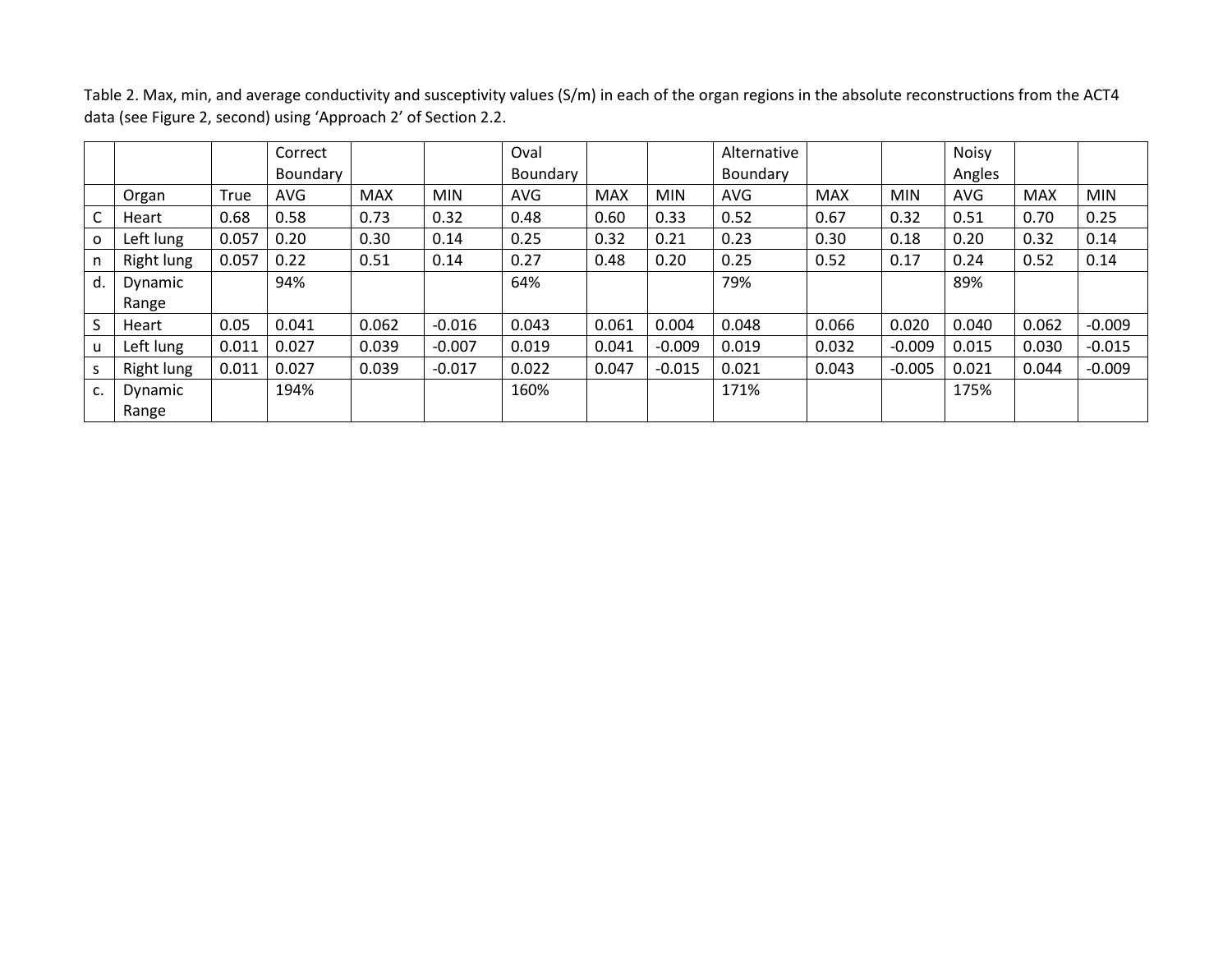The conductivity results in the tables compare most favorably to the true values by considering the maximum values in the heart region to the true values and the minimum values in the lung regions to the true values. Using these entries from Table 2, the relative errors for the reconstructions of conductivity on the correct boundary shape are 7.4% for the heart and 153.3% for the lungs. The conductivity of the lungs was consistently overestimated across boundary shapes and electrode positions, whereas the conductivity of the heart region was relative stable. The relative errors (heart, lungs) for the reconstructions are worst on the oval boundary (12.0%, 246.0%) with relative errors of (1.5%, 206.0%) for the alternative boundary and (2.7%, 149.6%) for the correct boundary with incorrect electrode locations. The relative errors in susceptivity using the average regional values from Table 2 were 17.4% for the heart and 136% for the lung for the correct boundary shape and electrode angles and (13.0%, 88.3%) for the oval boundary, (4.8%, 82.3%) for the alternative boundary, and (20.2%, 64.3%) for the correct boundary with incorrect electrode locations. Although the susceptivity cannot physically be negative, the algorithm returned negative values in some regions. The dynamic ranges for the conductivity values on the true boundary, oval boundary, alternative boundary, and correct boundary with incorrect electrode locations were 94%, 64%, 79%, and 89%, respectively. They dynamic ranges for the susceptivity values on the true boundary, oval boundary alternative boundary, and correct boundary and incorrect electrode locations were 194%, 160%, 171%, and 175%, respectively, due to the reconstruction of negative susceptivity values.

We remark that the ACT4 dataset contains high contrast targets of much greater contrast than those of the ACT3 dataset discussed above. For the ACT4 example, the most conductive object (heart) was nearly 12 times as conductive as the least conductive (lungs). By comparison, the heart was approximately 3 times as conductive as the lungs for the ACT3 case. Recovering such high contrast targets is inherently challenging and will require further examination.

#### 3.3 Reconstructions from ACE1 data

Figure 9 displays the conductivity reconstructions from the ACE1 data. Reconstructions were computed using 'Approach 2' with the true and incorrect electrode locations and boundary shapes shown in Figure 3. The reference data for the difference images contained only saline with conductivity 0.2 S/m. Regional max, min, and average values are reported in Table 3.



Figure 9. Comparison of conductivity (S/m) reconstructions for the agar heart and lungs ACE1 phantom (see, Figure 1, third). Results are compared from knowledge of true vs. incorrect electrode angles as well as boundary shape. Absolute images requiring no  $\Lambda_1$  are in row 1, plotted on the same color scale. Difference images are in row 2, plotted on the same color scale. The reconstructions for the 'Circular' boundary were performed on a  $k$ disc of radius 3 rather than 4 for stability.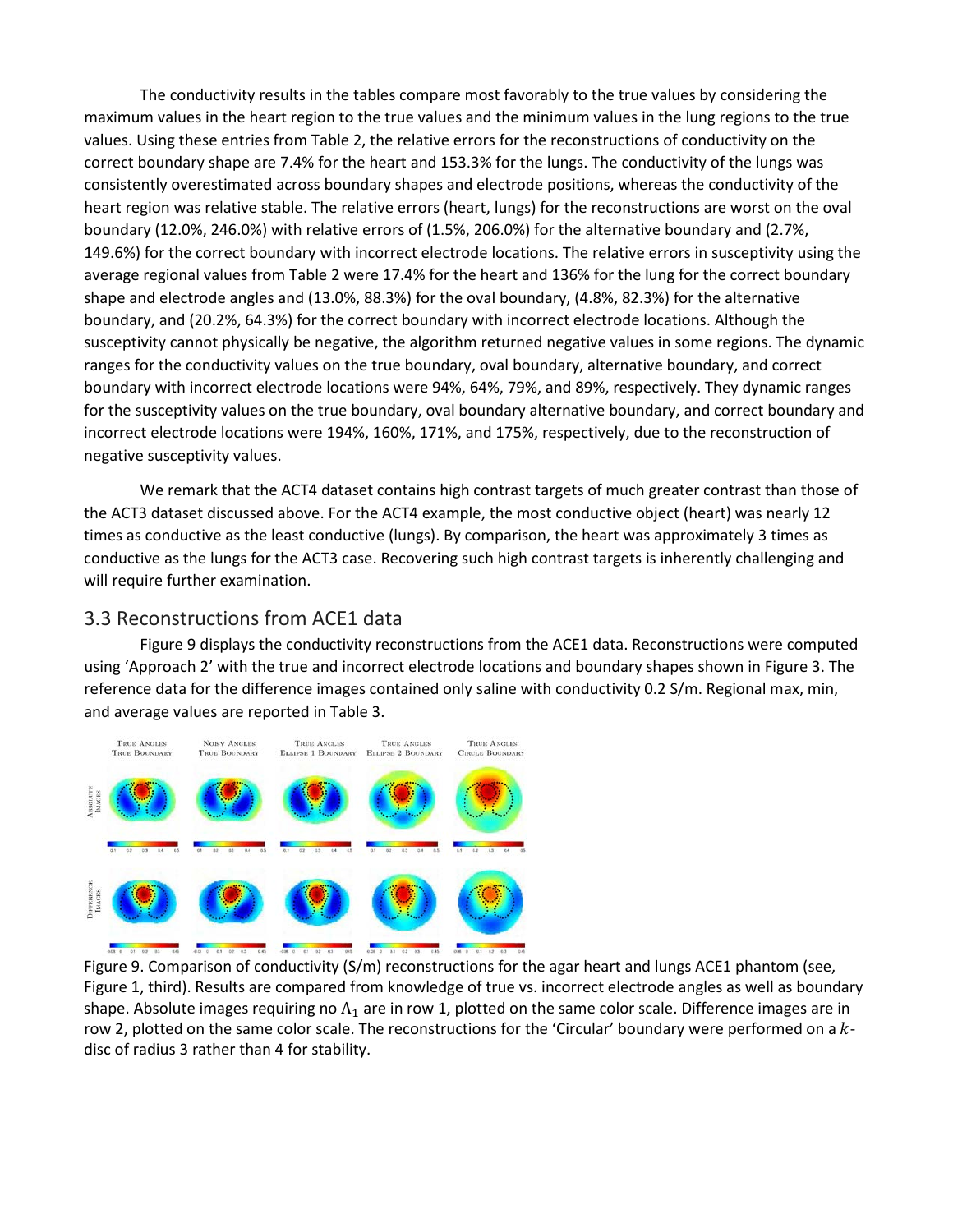Table 3. Max, min, and average conductivity values (S/m) in each of the organ regions in the reconstructions from the ACE1 data (see Figure 1, third) using '*Approach 2*' of Section 2.2.

|            |      | Correct    |            |            | <b>Noisy</b> |            |            | Ellipse    |            |            | Ellipse    |            |            | Circle |            |            |
|------------|------|------------|------------|------------|--------------|------------|------------|------------|------------|------------|------------|------------|------------|--------|------------|------------|
|            |      | Boundary   |            |            | Angles       |            |            |            |            |            |            |            |            |        |            |            |
| Organ      | True | <b>AVG</b> | <b>MAX</b> | <b>MIN</b> | <b>AVG</b>   | <b>MAX</b> | <b>MIN</b> | <b>AVG</b> | <b>MAX</b> | <b>MIN</b> | <b>AVG</b> | <b>MAX</b> | <b>MIN</b> | AVG    | <b>MAX</b> | <b>MIN</b> |
| Heart      | 0.45 | 0.37       | 0.47       | 0.27       | 0.39         | 0.51       | 0.27       | 0.38       | 0.47       | 0.27       | 0.39       | 0.46       | 0.29       | 0.46   | 0.46       | 0.39       |
| Left lung  | 0.09 | 0.13       | 0.29       | 0.09       | 0.12         | 0.34       | 0.07       | 0.11       | 0.27       | 0.07       | 0.16       | 0.29       | 0.10       | 0.23   | 0.38       | 0.17       |
| Right lung | 0.09 | 0.12       | 0.23       | 0.08       | 0.12         | 0.19       | 0.08       | 0.11       | 0.21       | 0.07       | 0.15       | 0.29       | 0.10       | 0.22   | 0.33       | 0.16       |
| Dynamic    |      | 107.5%     |            |            | 120%         |            |            | 112.5%     |            |            | 102%       |            |            | 84%    |            |            |
| Range      |      |            |            |            |              |            |            |            |            |            |            |            |            |        |            |            |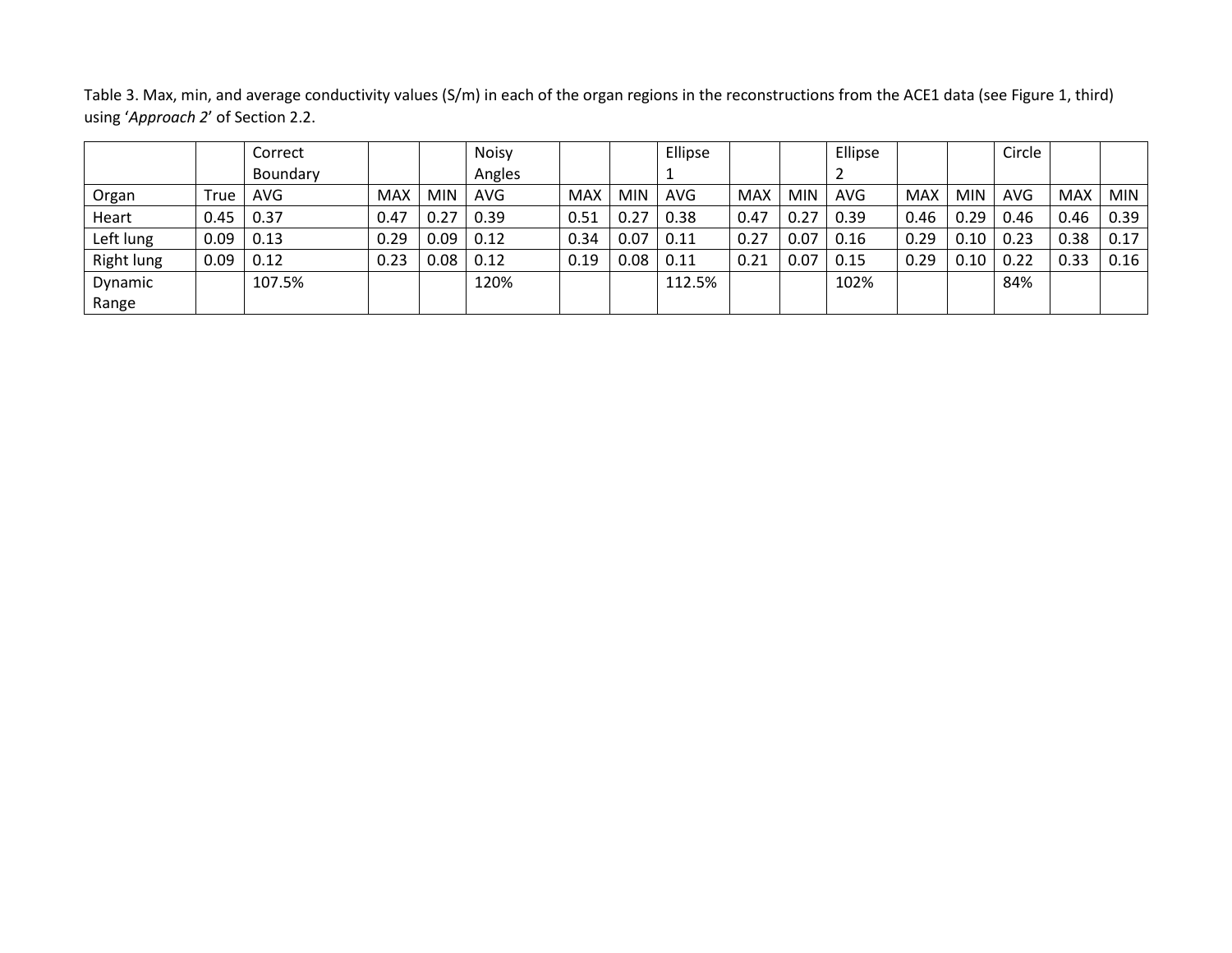Reconstructions from the ACE1 data further demonstrate the method 'Approach 2' of Section 2.2 is ver robust to errors in boundary shape and electrode position (Figure 9, Table 3). The noisy angles again have the effect of rotating the reconstructed image, and the elliptical and circular boundaries cause the reconstructed lungs to be pushed toward the boundary, and the heart toward the center, with the effect becoming more pronounced as the boundary becomes more circular. As the domain becomes more circular, a low-conductivity artefact appears opposite the heart and between the lungs, which can most likely be attributed to the distortion of the lungs toward the boundary.

As was the case for the ACT 4 data, the conductivity values in the table compare most favorably to the true values by considering the maximum values in the heart to the true values and the minimum values in the lung to the true values. Using these entries from Table 3, the relative errors for the reconstructions of conductivity on the correct boundary shape are 4.4% for the heart, 0% for the left lung, and 11% for the right lung. The errors for the incorrect boundary shapes for the heart were 13.3% for the noisy angles, 4.4% on Ellipse 1 boundary, and 2.2% on Ellipse 2 boundary and the circle. The errors in the lungs regions were 22% and 11% for the noisy angles, 22% for Ellipse 1 boundary, 11% for Ellipse 2 boundary, and 89% and 78% for the circle, due to the distortion toward the boundary. The dynamic ranges for the conductivity values of the agar targets using the true boundary, true boundary with incorrect electrode locations, Ellipse 1 boundary, Ellipse 2 boundary, and circular boundary were 107.5%, 120.7%, 112.5%, 102%, and 84%, respectively.

Figure 10 shows the Gauss-Newton method reconstructions under the various incorrect boundary and electrode configurations. Since the FEM for the solution of the forward problem at each iteration requires that the electrodes to not overlap, a different electrode perturbation was used from that of the D-bar reconstructions shown in Figure 9 (second). Instead, all electrode centers were first perturbed by the angle  $\pi/32$ , and then a random vector drawn from the uniform distribution on [0,  $E gap/2$ ], where  $E gap$  is the (uniform) gap between the actual electrodes, was added to the perturbed locations. The Gauss-Newton reconstructions are shown to demonstrate common artefacts that arise in minimization methods without precise knowledge of the boundary or electrode locations.



Figure 10. Comparison of conductivity (S/m) reconstructions for the agar heart and lungs ACE1 phantom (see, Figure 1, third) using the Gauss-Newton reconstruction algorithm with adjacent current patterns. Results are compared for knowledge of true vs. incorrect electrode angles as well boundary shape. Absolute images are in a row 1, plotted on the same color scale. Difference images are in row 2, plotted on the same color scale.

The Gauss-Newton algorithm (Figure 10) produced an absolute image with good spatial resolution of the heart, but very small lung regions, which did improve significantly in the difference image. The small size of the reconstructed lungs was a feature that persisted through the reconstructions on the incorrect boundaries and the shifted electrodes. As errors in the boundary shape and electrode positions were introduced, conductive regions along the domain boundary appear in the absolute images due to the presence of the conductive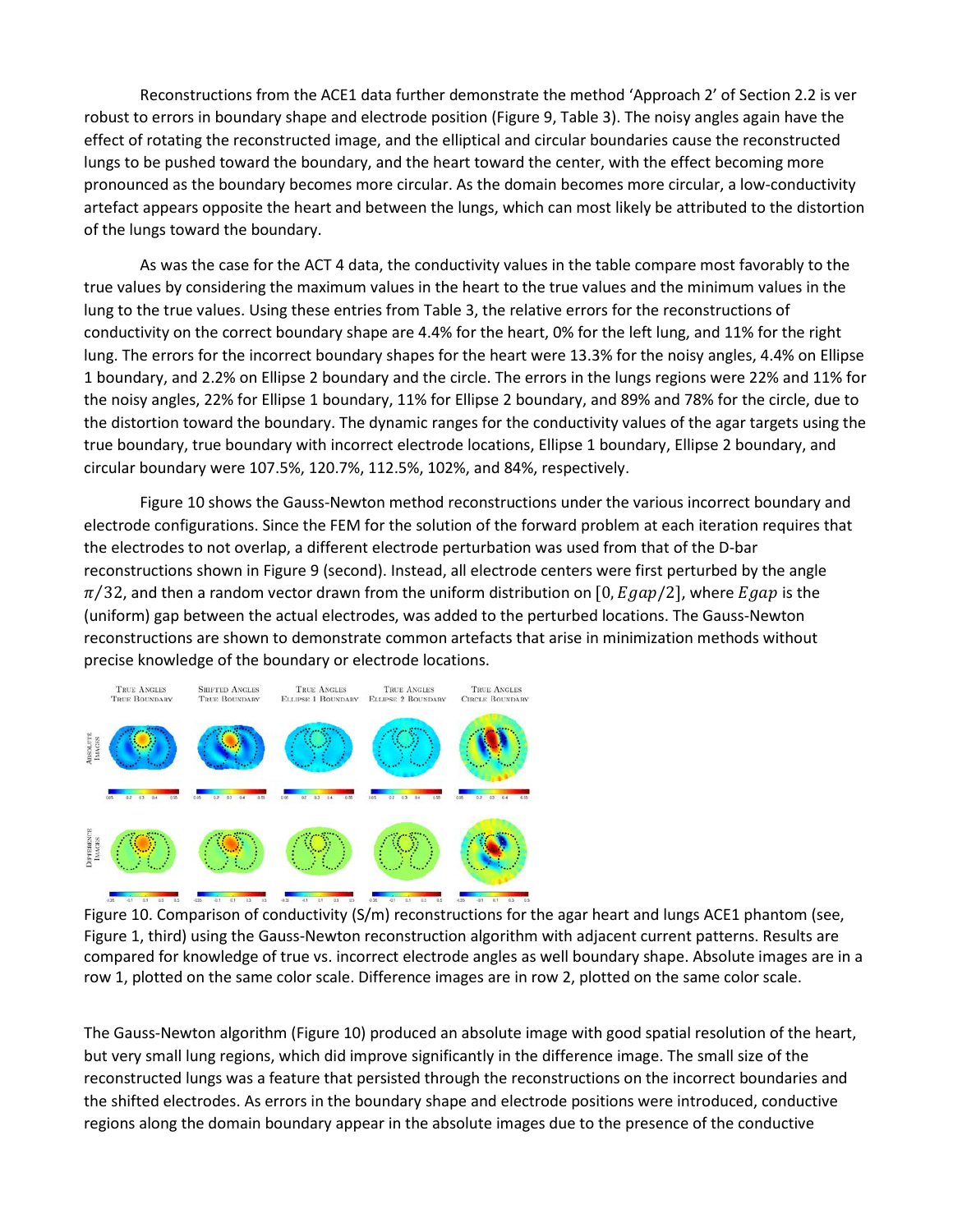electrodes, and were also present in the difference image on the circle. The shifts in the electrode positions result in a rotated reconstruction, both in the absolute and difference images. The dynamic ranges for the reconstructed conductivity values using the true boundary, true boundary with incorrect electrode locations, Ellipse 1 boundary, Ellipse 2 boundary, and circular boundary were 28.5%, 35.1%, 7.2%, 7%, and 53.8%, respectively. Although the Gauss-Newton method does not include any linearizing assumptions, the regularization term used here serves to damp the maximum value of the conductivity distribution, resulting in a low dynamic range. Other regularization terms such as total variation regularization or sparsity-promoting strategies my result in sharper images and a higher dynamic range. However, a thorough comparison with other algorithms is not in the scope of this paper; rather we include these images as an example of the results of a standard reconstruction approach.

## 4. Conclusions

The results presented in this paper demonstrate, on experimental data collected on several differing EIT systems, that the D-bar methods considered here are robust to modeling errors of domain shape and electrode placement. They produce absolute images of very similar quality to difference images computed from the same nonhomogeneous data sets making use of basal saline data. In particular, it was shown that even when the electrode centers are known so poorly that the resulting electrodes overlap, the D-bar method still produces distinguishable absolute images absent of the artefacts common in traditional reconstruction methods that rely on repeated solutions to the forward problem. The results hold promise for clinical imaging, where certain applications may benefit from absolute images. For the clinical setting, further investigation is needed to evaluate the effectiveness of this method in 3D settings.

# Acknowledgements

The ACT3 and ACT4 data were provided by the EIT group at RPI [https://www.ecse.rpi.edu/homepages/Saulnier/eit/eit.html], for which we express our thanks. We also thank Matteo Santacessaria for his helpful discussions.

# References

- J. Bikowski and J. Mueller. 2D EIT reconstructions using Calderón's method. *Inverse Problems and Imaging*, 2(1):43-61, 2008.
- R.M. Brown and G. Uhlmann. Uniqueness in the inverse conductivity problem for nonsmooth conductivities in two dimensions. *Communication in Partial Differential Equations*, 22(5):1009-1027, 1997.
- A.-P. Calderón. On an inverse boundary value problem. In *Seminar on Numerical Analysis and its Applications to Continuum Physics (Rio de Janeiro, 1980)*, pages 65-73. Soc. Brasil. Mat., Rio de Janeiro, 1980.
- M. Cheney, D. Isaacson, JC Newell, S. Simske, and J. Goble. Noser: An algorithm for solving the inverse conductivity problem. *International Journal of Imaging Systems and Technology*, 2(2):66-75, 1990.
- R.D. Cook, G.J. Saulnier, D.G. Gisser, J.C. Goble, J.C. Newell, and D. Isaacson. ACT3: A high-speed, high-precision electrical impedance tomograph. *IEEE Transactions on Biomedical Engineering*, 41(8):713-722, August 1994.
- M. DeAngelo and J.L. Mueller. 2d D-bar reconstructions of human chest and tank data using an improved approximation to the scattering transform. *Physiological Measurement*, 31:221-232, 2010.
- M. Dodd and J.L. Mueller. A real-time D-bar algorithm for 2-D electrical impedance tomography data. *Inverse Problems and Imaging*, 8(4): 1013-1031, 2014. ISSN 1930-8377. Doi: 10.3934/ipi2014.8.1013. URL [http://aimsciences.org/journals/displayArticlesnew.jsp?paperID=10528.](http://aimsciences.org/journals/displayArticlesnew.jsp?paperID=10528)
- S.A. El-Dash, J.B. Borges, E.L.V. Costa, M.R. Tucci, O.T. Ranzani, M.P. Caramez, C.R.R. Carvalho, and M.B.P. Amato. There is no cephalocaudal gradient of computed tomography densities or lung behavior in supin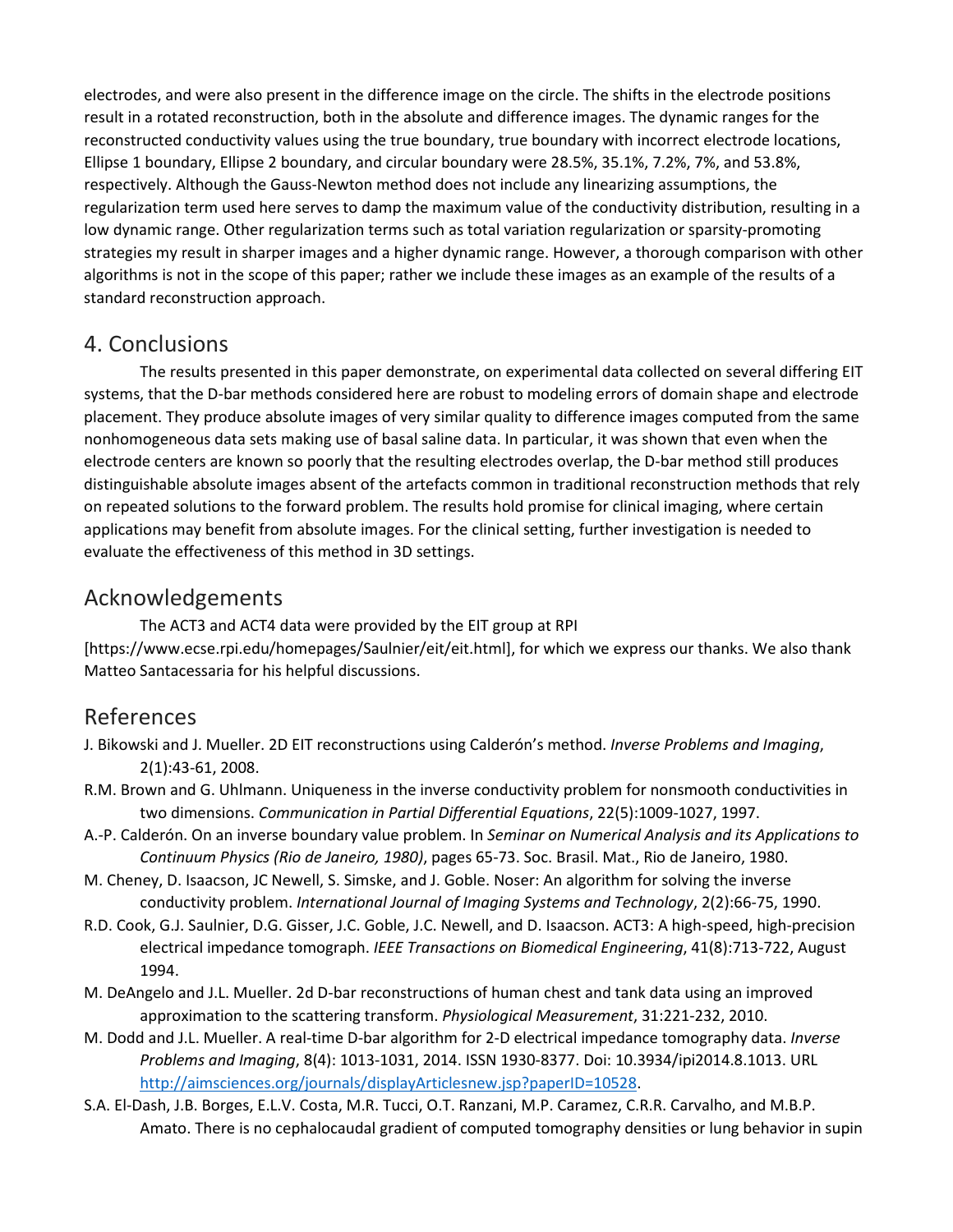patients with acute respiratory distress syndrome. *Acta Anaesthesiologica Scandinavica*, 60(6):767-779, 2016. Doi: 10.111/aas12690.

- E. Francini. Recovering a complex coefficient in a planar domain from Dirichlet-to-Neumann map. *Inverse Problems*, 16:107-119, 2000.
- S.J. Hamilton. Eit imaging of admittivities with a d-bar method and spatial prior: experimental results for absolute and difference imaging. *Physiological Measurement*, 38(6):1176-1192, 2017.
- S.J. Hamilton and J.L. Mueller. Direct EIT reconstructions of complex admittivities on a chest-shaped domain in 2-D. *IEEE transactions on medical imaging*, 32(4):757-769, 2013.
- S.J. Hamilton, C.N.L. Herrera, J.L. Mueller, and A. Von Herrmann. A direct D-bar reconstruction algorithm for recovering a complex conductivity in 2-D. *Inverse Problems*, 28: (095005), 2012.
- S.J. Hamilton, M. Lassas, and S. Siltanen. A Direct Reconstruction Method for Anisotropic Electrical Impedance Tomography. *Inverse Problems*, 30: (075007). 2014.
- Gennadi Henkin and Matteo Santacesaria. On an inverse problem for anisotropic conductivity in the plane. *Inverse Problems*, 26(9):095011, 2010. URL [http://stacks.iop.org/0266-5611/26/i=9/a=095011.](http://stacks.iop.org/0266-5611/26/i=9/a=095011)
- C.N.L. Herrera. M.F.M. Vallejo, J.L. Mueller, and R.G. Lima. Direct 2-D reconstructions of conductivity and permittivity from EIT data on a human chest. *Medical Imaging, IEEE Transactions on*, 34(1):267-274, Jan 2015. ISSN 0278-0062. Doi: 10.1109/TMI.2014.2354333.
- D. Isaacson, J.L. Mueller, J.C. Newell, and S. Siltanen. Reconstructions of chest phantoms by the D-bar method for electrical impedance tomography. *IEEE Transactions on Medical Imaging*, 23:821-828, 2004.
- D. Isaacson, J.L. Mueller, J.C. Newell, and S. Siltanen. Imaging cardiac activity by the D-bar method for electrical impedance tomography. *Physiological Measurement*, 27:S43-S50, 2006.
- J. Kaipio and E. Somersalo. *Statistical and Computational Inverse Problems*, volume 160 of *Applied Mathematical Sciences*. Springer Verlag, 2004.
- K. Knudsen. *On the Inverse Conductivity Problem*. PhD thesis, Department of Mathematical Sciences, Aalborg University, Denmark, 2002.
- K. Knudsen. A new direct method for reconstructing isotropic conductivities in the plane. *Physiological Measurement*, 24(2):391-403, 2003
- K. Knudsen, M. Lassas, J.L. Mueller, and S. Siltanen. Regularized D-bar method for the inverse conductivity problem. *Inverse Problems and Imaging*, 3(4): 599-624, 2009.
- N. Liu, G.J. Saulnier, J.C. Newell, D. Isaacson, and T-J. Kao. Act4: a high-precision, multi-frequency electrical impedance tomograph. Presented at 6<sup>th</sup> Conference on Biomedical Applications of Electrical Impedance Tomography, June 2005. London, U.K.
- M.M. Mellenthin, J.L. Mueller, E.D.L.B. Camargo, F.S. de Moura, S. J. Hamilton, and R. Gonzalez Lima. The ACE1 thoracic electrical impedance tomography system for ventilation and perfusion. In *Proceedings of the 37th Annual International Conference of the IEEE Engineering in Medicine and Biology Society*, pages 4073-4076, 2015.
- J.L. Mueller and S. Siltanen. *Linear and Nonlinear Inverse Problems with Practical Applications*. SIAM, 2012.
- P.A. Muller, J.L. Mueller, and M. M. Mellenthin. Real-time implementation of Calderón's method on subjectspecific domains. *IEEE Trans. Med. Imaging*, 36(9):1868-1875, 2017.
- E.K. Murphy and J.L. Mueller. Effect of domain-shape modeling and measurement errors on the 2-d D-bar method for electrical impedance tomography. *IEEE Transactions on Medical Imaging*, 28(10):1576-1854, 2009.
- A.I. Nachman. Global uniqueness for a two-dimensional inverse boundary value problem. *Annals of Mathematics*, 143:71-96, 1996.
- S. Siltanen and J.P. Tamminen. Reconstructing conductivities with boundary corrected D-bar method. *Journal of Inverse an Ill-posed Problems*, 2012.